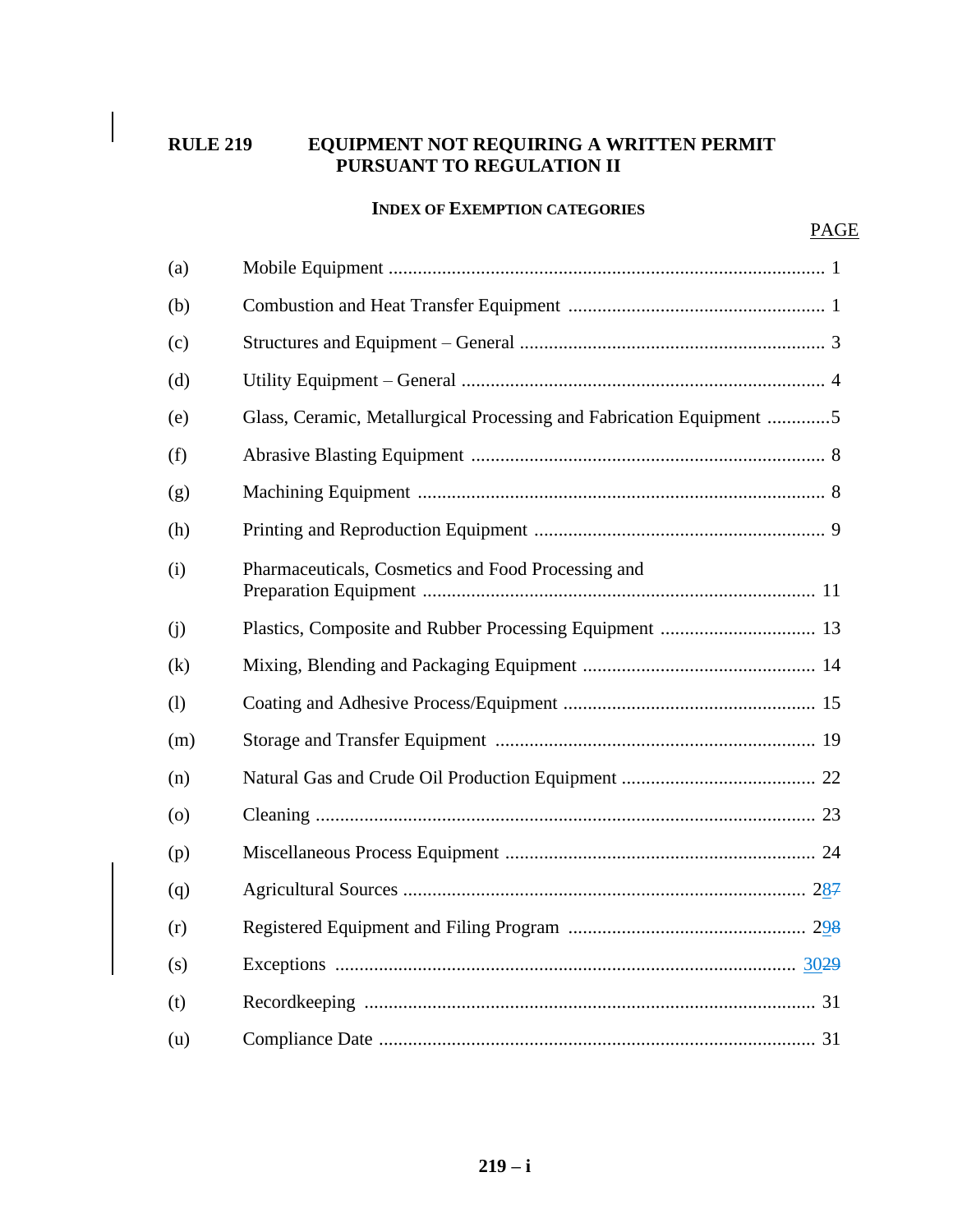(Adopted Jan. 9, 1976)(Amended Oct. 8, 1976)(Amended February 2, 1979) (Amended Oct. 5, 1979)(Amended Sept. 4, 1981)(Amended June 3, 1988) (Amended September 11, 1992)(Amended August 12, 1994) (Amended December 13, 1996)(Amended September 11, 1998) (Amended August 13, 1999)(Amended May 19, 2000) (Amended November 17, 2000)(Amended July 11, 2003) (Amended December 3, 2004)(Amended May 5, 2006)(Amended July 14, 2006) (Amended June 1, 2007)(Amended May 3, 2013) (Amended May 5, 2017)(Amended April 6, 2018) (Amended January 7, 2022)

#### **RULE 219 - EQUIPMENT NOT REQUIRING A WRITTEN PERMIT PURSUANT TO REGULATION II**

Purpose

The purpose of this rule is to identify equipment, processes, or operations that emit small amounts of air contaminants that shall not require written permits, unless such equipment, process or operation is subject to subdivision (s) – Exceptions. In addition, exemption from written permit requirements in this rule is only applicable if the equipment, process, or operation is in compliance with subdivision (t).

Written permits are not required for:

- (a) Mobile Equipment
	- (1) motor vehicle or vehicle as defined by the California Vehicle Code; or
	- (2) marine vessel as defined by Health and Safety Code Section 39037.1; or
	- (3) a motor vehicle or a marine vessel that uses one internal combustion engine to propel the motor vehicle or marine vessel and operate other equipment mounted on the motor vehicle or marine vessel; or
	- (4) equipment which is mounted on a vehicle, motor vehicle or marine vessel if such equipment does not emit air contaminants;
	- (5) asphalt pavement heaters (which are any mobile equipment used for the purposes of road maintenance and new road construction) provided a filing pursuant to Rule 222 is submitted to the Executive Officer.

This subdivision does not apply to air contaminant emitting equipment which is mounted and operated on motor vehicles, marine vessels, mobile hazardous material treatment systems, mobile day tankers [except those carrying solely fuel oil with an organic vapor pressure of 5 mm Hg (0.1 psi) absolute or less at 21.1  $^{\circ}$ C  $(70 °F)$ ].

(b) Combustion and Heat Transfer Equipment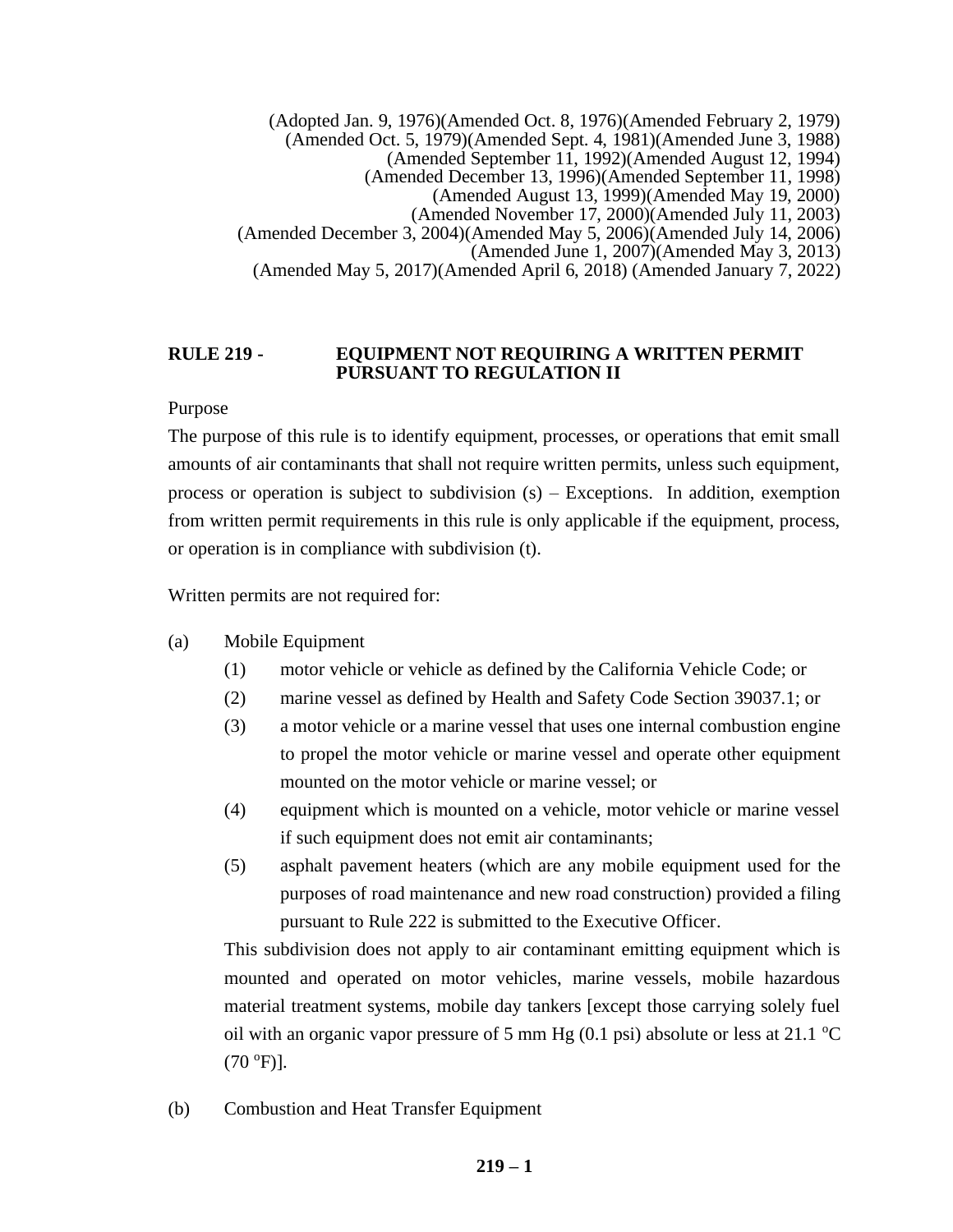- (1) Internal combustion engines with a manufacturer's rating of 50 brake horsepower or less; or internal combustion engines, used exclusively for electrical generation at remote two-way radio transmission towers where no utility, electricity or natural gas is available within a  $\frac{1}{2}$  mile radius, with a manufacturer's rating of 100 brake horsepower or less and are fired exclusively on diesel #2 fuel, compressed natural gas (CNG) or liquefied petroleum gas (LPG); or stationary gas turbine engines including microturbines, with a rated maximum heat input capacity of 3,500,000 British thermal units (Btu) per hour or less, provided that the cumulative power output of all such engines at a facility is less than two megawatts, and that the engines are certified at the time of manufacture with the state of California or were in operation prior to May 3, 2013 provided a filing pursuant to Rule 222 is submitted to the Executive Officer.
- (2) Boilers, process heaters, or any combustion equipment that has a rated maximum heat input capacity of 2,000,000 Btu per hour (gross) or less and are equipped to be heated exclusively with natural gas, methanol, liquefied petroleum gas, or any combination thereof; or diesel fueled boilers that have a rated maximum heat input capacity of 2,000,000 Btu per hour or less, are fueled exclusively with diesel #2 fuel, and are located more than 4,000 feet above sea level or more than 15 miles offshore from the mainland, and where the maximum NO<sub>x</sub> emission output of the equipment is less than one pound per day and uses less than 50 gallons of fuel per day, and have been in operation prior to May 3, 2013 provided a filing pursuant to Rule 222 is submitted to the Executive Officer. This exemption does not apply to internal combustion engines or turbines. This exemption does not apply whenever there are emissions other than products of combustion, except for food ovens with a rated maximum heat input capacity of 2,000,000 Btu/hour or less, that are fired exclusively on natural gas and where the process VOC emissions are less than one pound per day, and provided a filing pursuant to Rule 222 is submitted to the Executive Officer.
- (3) Portable diesel fueled heaters, with a rated maximum heat input capacity of 250,000 Btu per hour or less, and that are equipped with burner(s) designed to fire exclusively on diesel fuel only provided a filing pursuant to Rule 222 is submitted to the Executive Officer.
- (4) Power pressure washers and hot water or steam washers and cleaners, that are equipped with a heater or burner that is designed to be fired on diesel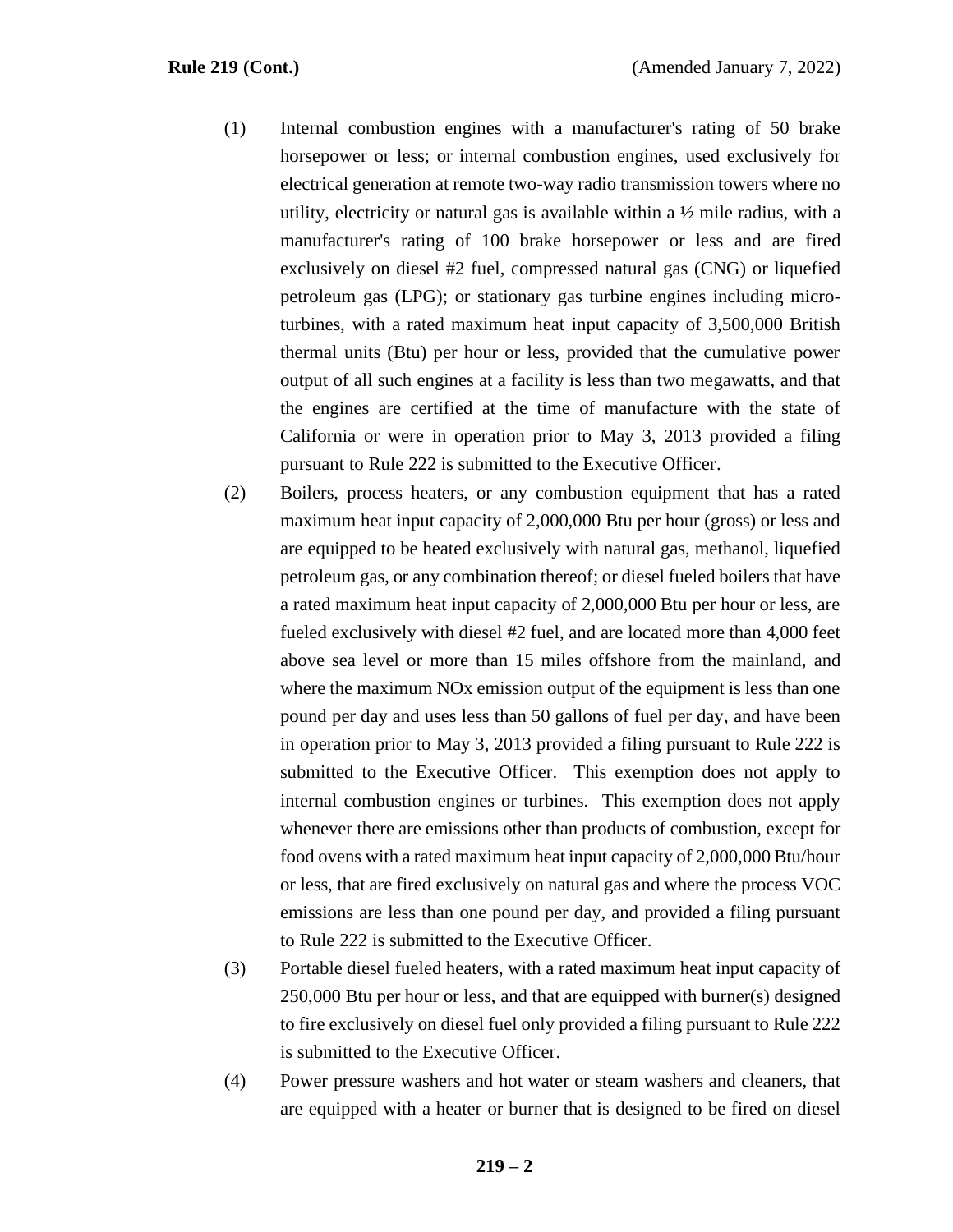fuel, has a rated maximum heat input capacity of 550,000 Btu per hour or less, is equipped with non-resettable chronometer, and the maximum NOx emission output of the equipment is less than one pound per day and uses no more than 50 gallons of fuel per day provided a filing pursuant to Rule 222 is submitted to the Executive Officer. This exemption does not apply to internal combustion engines or turbines.

- (5) Fuel cells, which produce electricity in an electro-chemical reaction and use phosphoric acid, molten carbonate, proton exchange membrane, or solid oxide technologies; and associated heating equipment, provided the heating equipment:
	- (A) does not use a combustion source; or
	- (B) notwithstanding paragraph (b)(2), is fueled exclusively with natural gas, methanol, liquefied petroleum gas, or any combination thereof, including heaters that have a rated maximum heat input capacity of greater than 2,000,000 Btu per hour, provided that the supplemental heat used is 90,000 therms per year or less and provided a filing pursuant to Rule 222 is submitted to the Executive Officer.
- (6) Test cells and test stands used for testing burners or internal combustion engines provided that the equipment uses less than 800 gallons of diesel fuel and 3,500 gallons of gasoline fuel per year, or uses other fuels with equivalent or less emissions.
- (7) Internal combustion engines used exclusively for training at educational institutions.
- (8) Portable combustion equipment, pursuant to subdivision (r).
- (c) Structures and Equipment General
	- (1) Structural changes which cannot change the quality, nature or quantity of air contaminant emissions.
	- (2) Repairs or maintenance not involving structural changes to any equipment for which a permit has been granted.
	- (3) Identical replacement in whole or in part of any equipment where a permit to operate had previously been granted for such equipment under Rule 203, except seals for external or internal floating roof storage tanks.
	- (4) Replacement of floating roof tank seals provided that the replacement seal is of a type and model which the Executive Officer has determined is capable of complying with the requirements of Rule 463.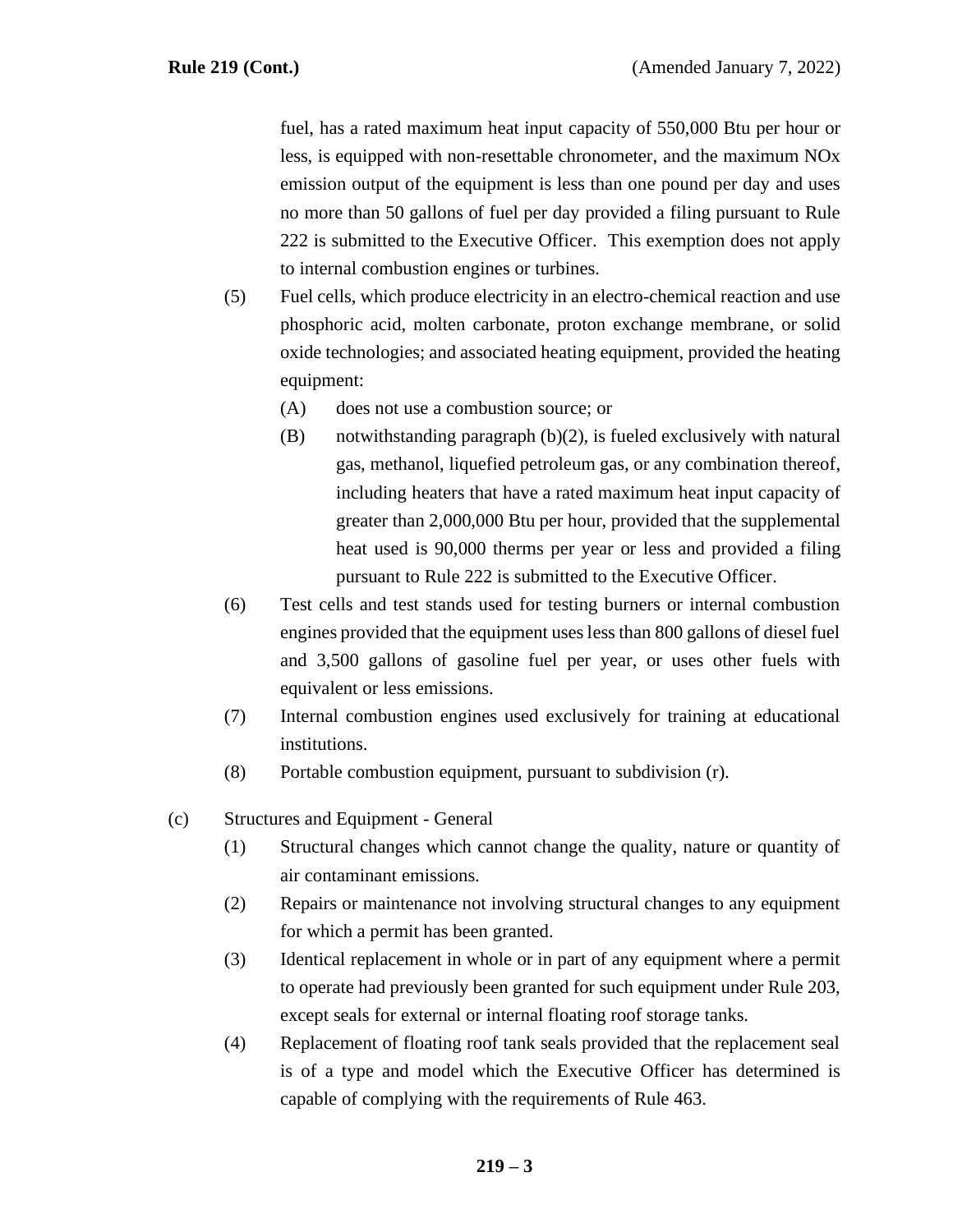- (5) Equipment utilized exclusively in connection with any structure which is designed for and used exclusively as a dwelling for not more than four families, and where such equipment is used by the owner or occupant of such a dwelling. .
- (6) Laboratory testing and quality control testing equipment used exclusively for chemical and physical analysis, non-production bench scale research equipment, and control equipment exclusively venting such equipment. Laboratory testing equipment does not include engine test stands or test cells unless such equipment is also exempt pursuant to paragraph (b)(4).
- (7) Vacuum-producing devices used in laboratory operations or in connection with other equipment not requiring a written permit.
- (8) Vacuum-cleaning systems used exclusively for industrial, commercial, or residential housekeeping purposes.
- (9) Hoods, stacks, or ventilators.
- (10) Passive and intermittently operated active venting systems used at and around residential structures to prevent the accumulation of naturally occurring methane and associated gases in enclosed spaces.
- (11) Sub-slab Ventilation systems including associated air pollution control equipment with an aggregate flow rate of less than 200 standard cubic feet per minute (scfm) where vacuum suction pits do not penetrate more than 18 inches below the bottom of the slab, provided the inlet total organic compounds concentration does not exceed 15 ppmv, measured as hexane, and provided the ventilations system is connected to air pollution control equipment consisting of a carbon adsorber sized to handle at least 200 scfm, or equivalent air pollution control.
- (d) Utility Equipment General
	- (1) Comfort air conditioning or ventilating systems which are not designed or used to remove air contaminants generated by, or released from, specific equipment units, provided such systems are exempt pursuant to paragraph  $(b)(2)$ .
	- (2) Refrigeration units except those used as or in conjunction with air pollution control equipment.
	- (3) Water cooling towers and water cooling ponds, both not used for evaporative cooling of process water or used for evaporative cooling of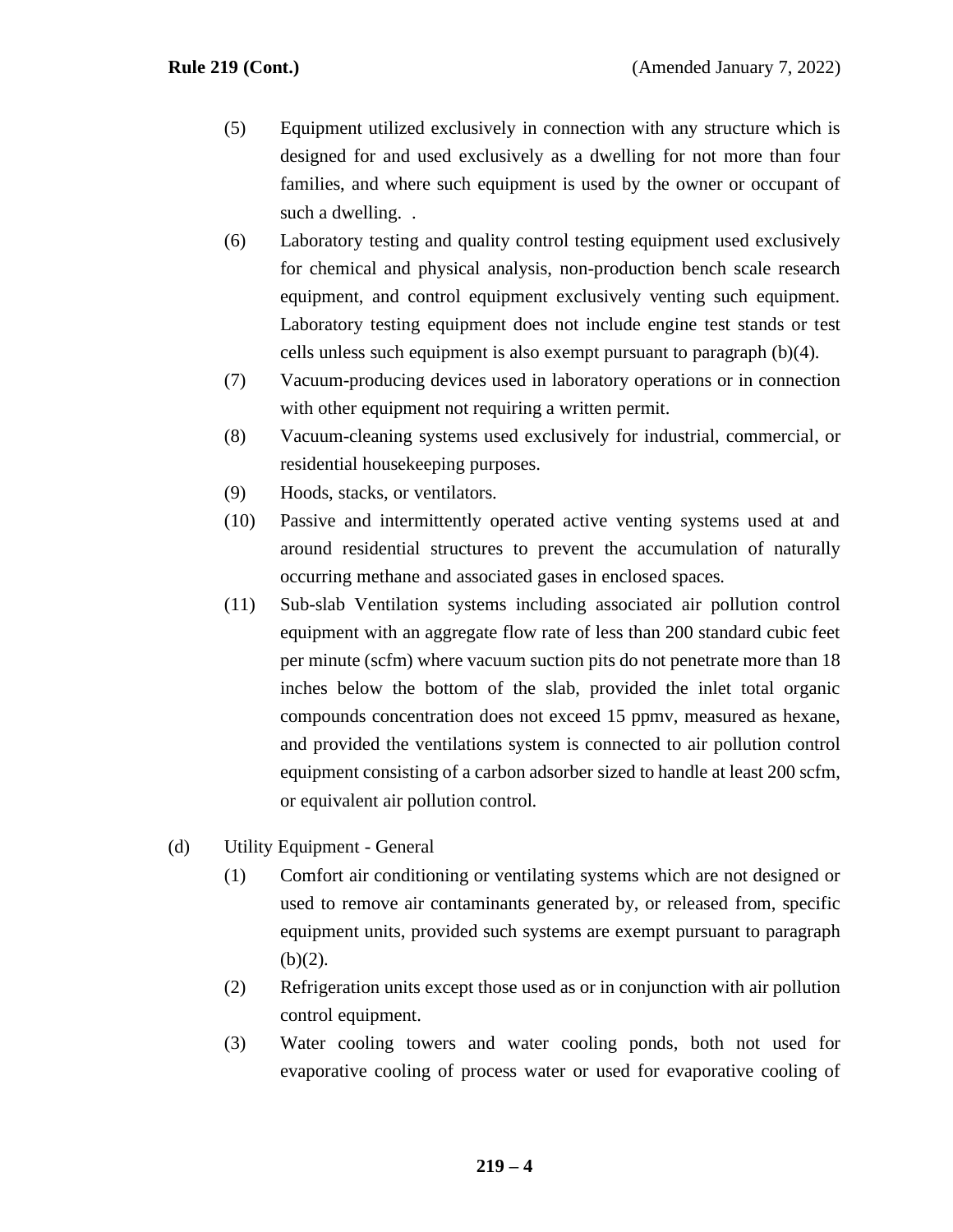water from barometric jets or from barometric condensers and in which no chromium compounds are contained, including:

- (A) Cooling towers used for comfort cooling; and
- (B) Industrial cooling towers located in a chemical plant, refinery or other industrial facility, provided a filing pursuant to Rule 222 is submitted to the Executive Officer.
- (4) Equipment used exclusively to generate ozone and associated ozone destruction equipment for the treatment of cooling tower water or for water treatment processes.
- (5) Equipment used exclusively for steam cleaning provided such equipment is also exempt pursuant to paragraph (b)(2).
- (6) Equipment used exclusively for space heating provided such equipment is exempt pursuant to paragraph (b)(2).
- (7) Equipment used exclusively to compress or hold purchased quality natural gas, except internal combustion engines not exempted pursuant to paragraph  $(b)(1)$ .
- (8) Emergency ventilation systems used exclusively to scrub ammonia from refrigeration systems during process upsets or equipment breakdowns.
- (9) Emergency ventilation systems used exclusively to contain and control emissions resulting from the failure of a compressed gas storage system.
- (10) Passive carbon adsorbers, with a maximum vessel capacity of no more than 120 gallons, without mechanical ventilation, and used exclusively for odor control at wastewater treatment plants, food waste slurry storage tanks, or sewer collection systems, including sanitary sewers, manholes, and pump stations.
- (11) Refrigerant recovery and/or recycling units. This exemption does not include refrigerant reclaiming facilities.
- (12) Carbon arc lighting equipment provided such equipment is exempt pursuant to paragraph  $(b)(1)$ .
- (e) Glass, Ceramic, Metallurgical Processing, and Fabrication Equipment
	- (1) Crucible-type or pot-type furnaces with a brimful capacity of less than 7400 cubic centimeters (452 cubic inches) of any molten metal and control equipment exclusively venting the equipment.
	- (2) Crucible furnaces, pot furnaces, or induction furnaces with a capacity of 450 kilograms (992 pounds) or less each, and control equipment used to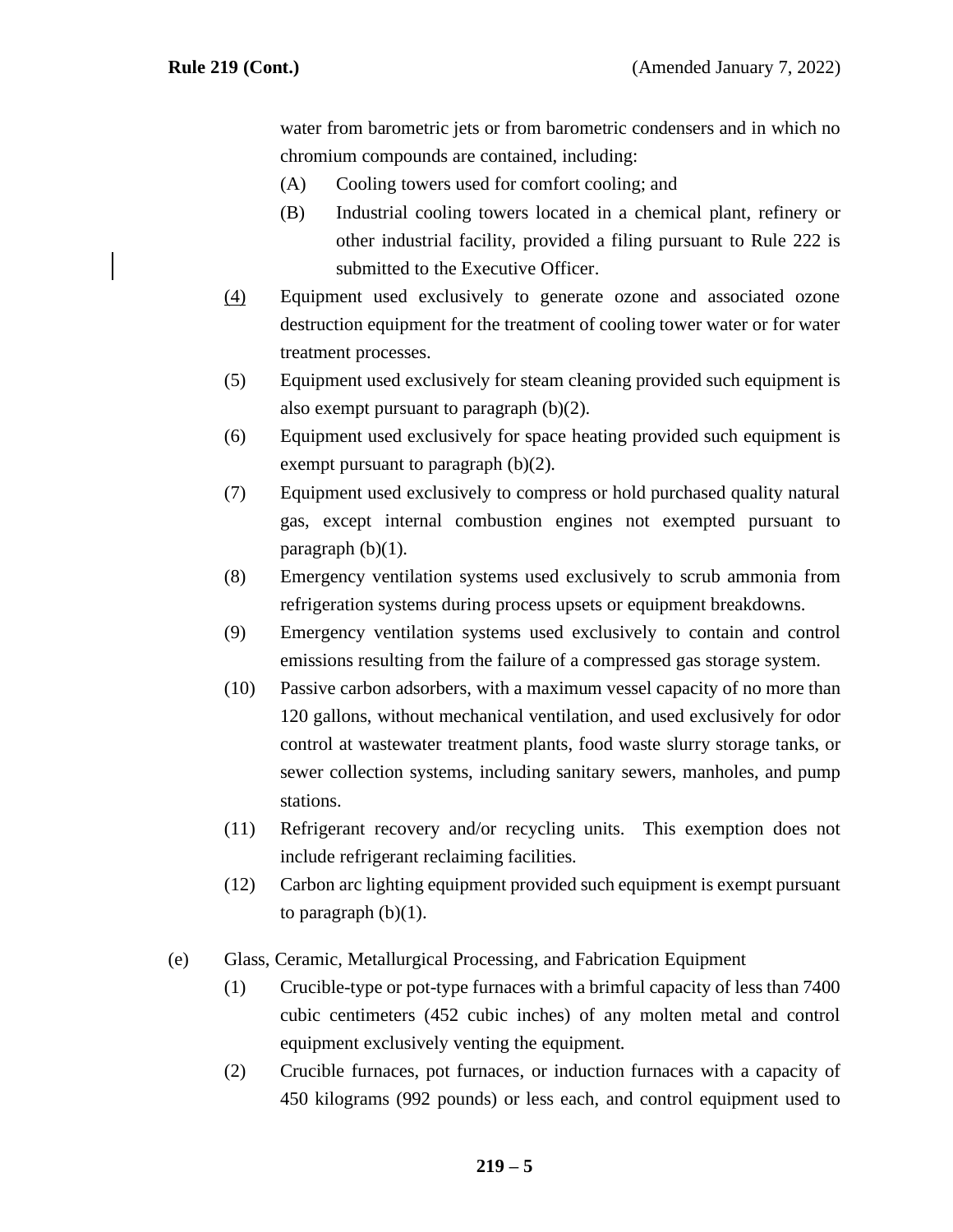exclusively vent the equipment where no sweating or distilling is conducted and where only the following materials are poured or held in a molten state:

- (A) Aluminum or any alloy containing over 50 percent aluminum,
- (B) Magnesium or any alloy containing over 50 percent magnesium,
- (C) Tin or any alloy containing over 50 percent tin,
- (D) Zinc or any alloy containing over 50 percent zinc,
- (E) Copper or any alloy containing over 50 percent copper,
- (F) Precious metals, and
- (G) Ceramic materials, including glass and porcelain.

Provided these materials do not contain alloying elements of arsenic, beryllium, cadmium, chromium and/or lead and such furnaces are exempt pursuant to paragraph (b)(2).

- (3) Molds used for the casting of metals and control equipment used to exclusively vent the equipment.
- (4) Inspection equipment used exclusively for metal, plastic, glass, or ceramic products and control equipment used to exclusively vent such equipment.
- (5) Ovens used exclusively for curing potting materials or castings made with epoxy resins, provided such ovens are exempt pursuant to paragraph (b)(2).
- (6) Hand-held or automatic brazing and soldering equipment, and control equipment that exclusively vents such equipment, provided that the equipment uses one quart per day or less or 22 quarts per calendar month or less of material containing VOC. This exemption does not include hot oil, hot air, or vapor phase solder leveling equipment and related control equipment.
- (7) Brazing ovens where no volatile organic compounds (except flux) are present in the materials processed in the ovens, provided such ovens are exempt pursuant to paragraph (b)(2).
- (8) Welding equipment, oxygen gaseous fuel-cutting equipment, hand-held plasma-arc cutting equipment, hand-held laser cutting equipment, laser etching or engraving equipment and associated air pollution control equipment. This exemption does not include cutting equipment described in this paragraph that is used to cut stainless steel, or alloys containing 0.1% by weight or more of chromium, nickel, cadmium or lead, unless the equipment is used exclusively for maintenance or repair operations. In addition this exemption does not include laser cutting, etching and engraving equipment that are rated more than 400 watts,.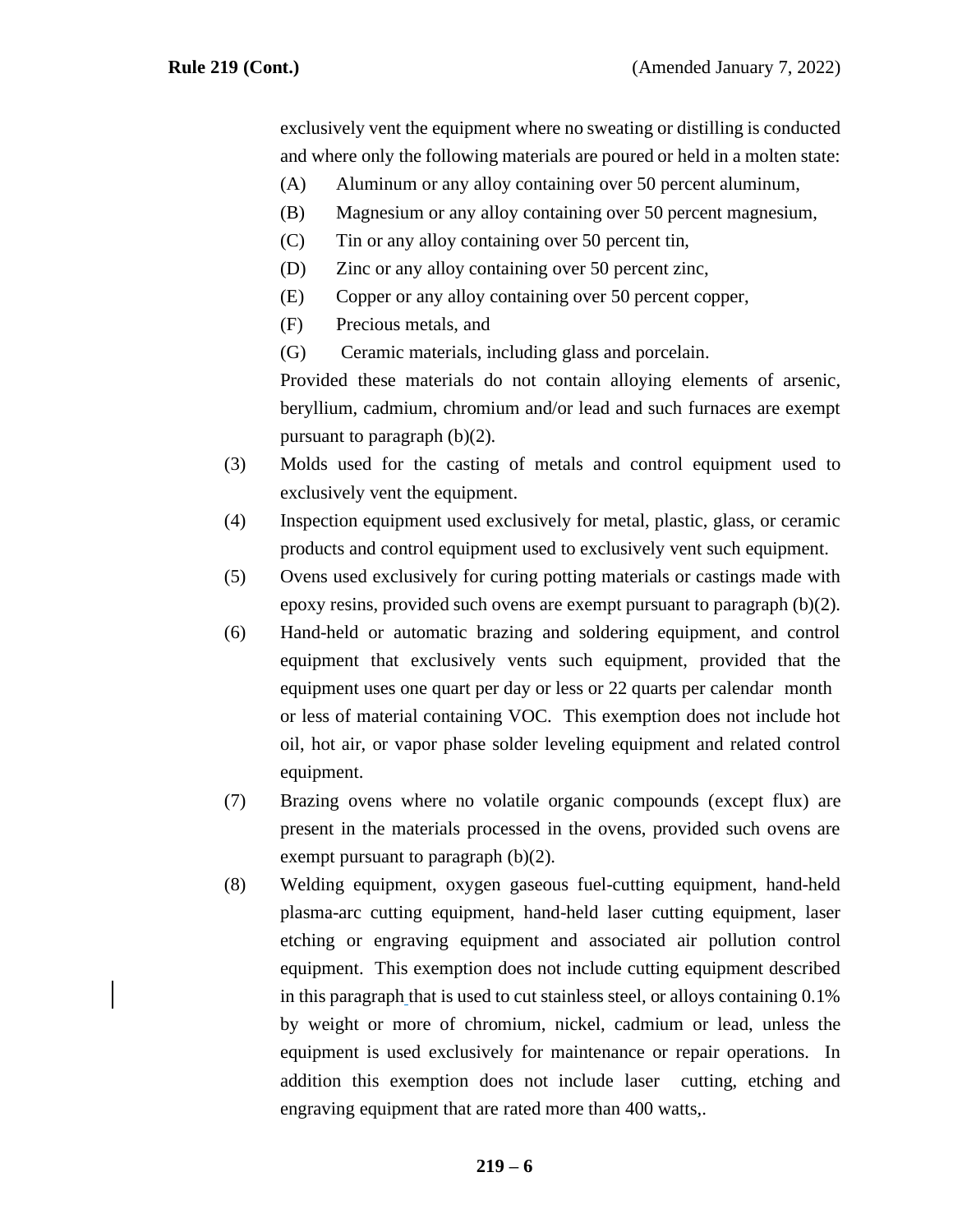- (9) Sintering equipment used exclusively for the sintering of metal (excluding lead) or glass where no coke or limestone is used, and control equipment exclusively venting such equipment, provided such equipment is exempt pursuant to paragraph (b)(2).
- (10) Mold forming equipment for foundry sand to which no heat is applied, and where no volatile organic materials are used in the process, and control equipment used to exclusively vent such equipment.
- (11) Metal forming equipment or equipment used for heating metals for forging, rolling, pressing, or drawing of metals provided that any lubricants used have 50 grams or less of VOC per liter of material or a VOC composite partial pressure of 20 mm Hg or less at 20  $^{\circ}$ C (68  $^{\circ}$ F) provided such heaters are exempt pursuant to paragraph (b)(2) and control equipment exclusively venting the equipment.
- (12) Heat treatment equipment and associated water quench tanks used exclusively for heat treating glass or metals (provided no volatile organic compound materials are present), or equipment used exclusively for case hardening, carburizing, cyaniding, nitriding, carbonitriding, siliconizing or diffusion treating of metal objects, provided any combustion equipment involved is exempt pursuant to paragraph (b)(2).
- (13) Ladles used in pouring molten metals.
- (14) Tumblers used for the cleaning or deburring of solid materials, and associated air pollution control equipment.
- (15) Die casting machines, except those used for copper base alloys, those with an integral furnace having a brimful capacity of more than 450 kg (992 lbs.), or those using a furnace not exempt pursuant to paragraph (b)(2).
- (16) Furnaces or ovens used for the curing or drying of porcelain enameling, or vitreous enameling provided such furnaces or ovens are exempt pursuant to paragraph (b)(2).
- (17) Wax burnout kilns where the total internal volume is less than 0.2 cubic meter (7.0 cubic feet) or kilns used exclusively for firing ceramic ware, provided such kilns are exempt pursuant to paragraph (b)(2) and control equipment used to exclusively vent the equipment.
- (18) Shell-core and shell-mold manufacturing machines.
- (19) Furnaces used exclusively for melting titanium materials in a closed evacuated chamber where no sweating or distilling is conducted, provided such furnaces are exempt pursuant to paragraph (b)(2).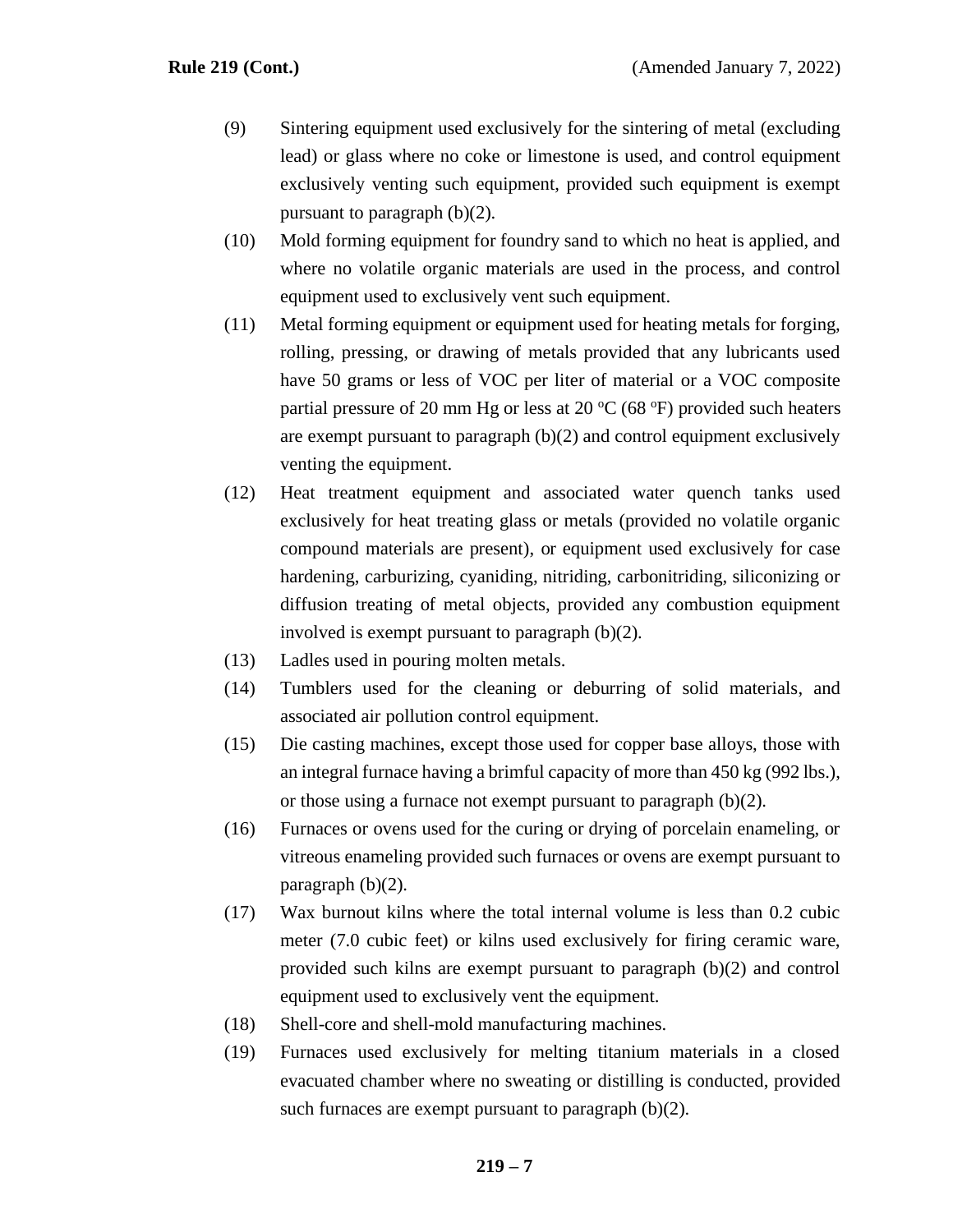- (20) Vacuum metallizing chambers which are electrically heated or heated with equipment that is exempt pursuant to paragraph (b)(2), and control equipment used to exclusively vent such equipment, provided the control equipment is equipped with a mist eliminator or the vacuum pump used with control equipment demonstrates operation with no visible emissions from the vacuum exhaust.
- (21) Notwithstanding the exemptions in paragaraph (e)(12), equipment existing as of May 5, 2017 that is subject to the exemption in paragraph (e)(12) that is an integral part of an operation requiring a written permit shall continue to be exempt, provided the equipment is identified, described in detail and submitted for inclusion into the permit equipment description with any associated application for Permit to Construct or Permit to Operate. Equipment described in this paragraph includes, but is not limited to quench tanks that are part of a heat treating operation.
- (f) Abrasive Blasting Equipment
	- (1) Blast cleaning cabinets in which a suspension of abrasive in water is used and control equipment used to exclusively vent such equipment.
	- (2) Manually operated abrasive blast cabinet, vented to a dust-filter where the total internal volume of the blast section is 1.5 cubic meters (53 cubic feet) or less, and any dust filter exclusively venting such equipment.
	- (3) Enclosed equipment used exclusively for shot blast removal of flashing from rubber and plastics at sub-zero temperatures and control equipment exclusively venting such equipment.
	- (4) Shot peening operations, flywheel type and control equipment used to exclusively vent such equipment.
	- (5) Portable sand/water blaster equipment and associated internal combustion engine provided the water in the mixture is 66 percent or more by volume is maintained during operation of such equipment. Internal combustion engines must be exempt pursuant to paragraph (b)(1).
- (g) Mechanical Equipment
	- (1) Equipment used exclusively for buffing (except tire buffers), polishing, carving, mechanical cutting, drilling, machining, pressing, routing, sanding, stamping, surface grinding or turning provided that any lubricants, coolants, or cutting oils used have 50 grams or less of VOC per liter of material or a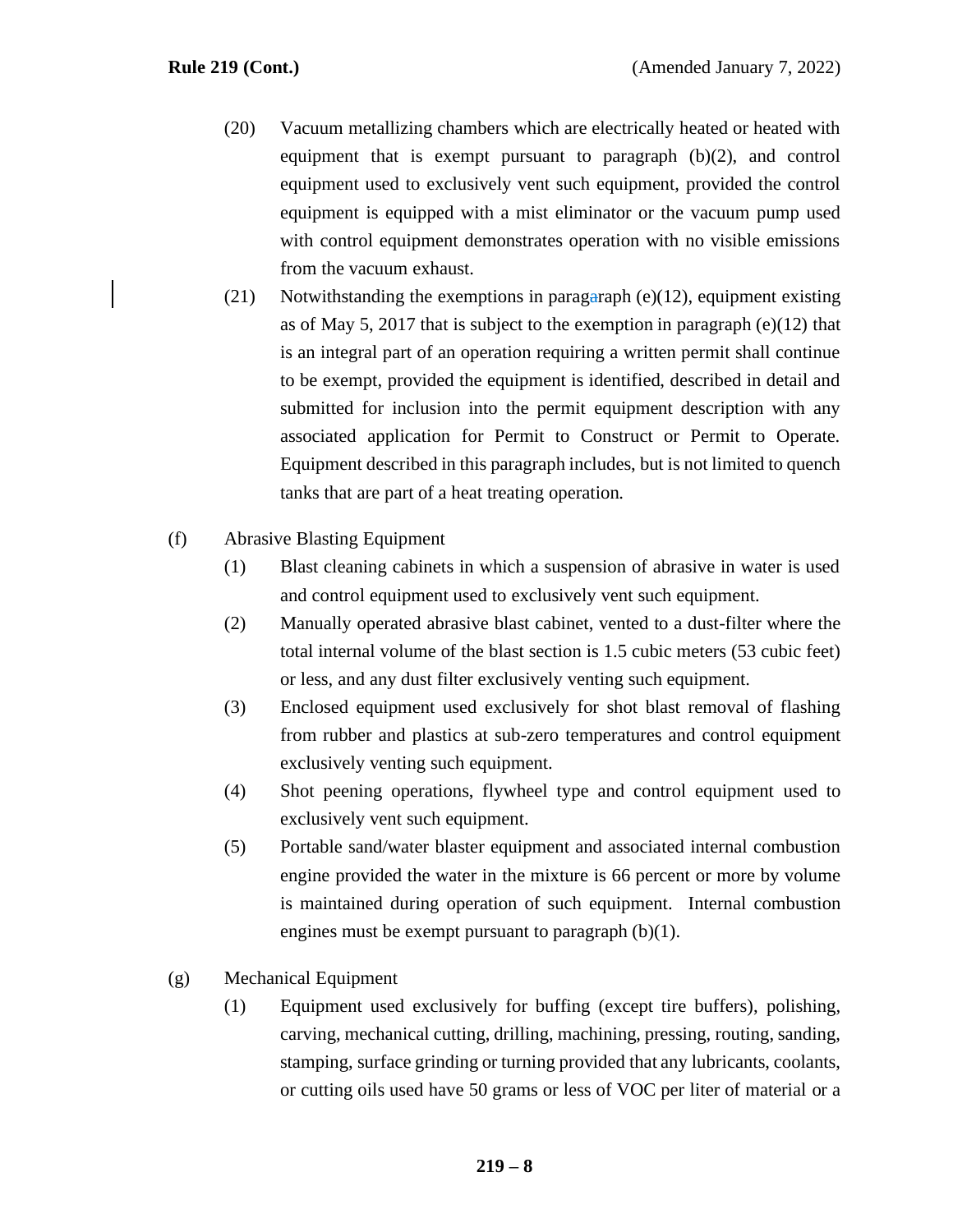VOC composite partial pressure of 20 mm Hg or less at 20  $^{\circ}$ C (68  $^{\circ}$ F) and control equipment used to exclusively vent such equipment. This exemption does not include asphalt pavement grinders, or portable asphalt recycling equipment.

- (2) Wood Products: Equipment used exclusively for shredding of wood, or the extruding, handling, or storage of wood chips, sawdust, or wood shavings and control equipment used to exclusively vent such equipment, provided the source of the wood does not include wood that is painted or treated for exterior exposure, or wood that is comingled with other construction and demolition materials. This exemption does not include internal combustion engines over 50 bhp, which are used to supply power to such equipment. In addition, this exemption does not include the shredding, extruding, handling or storage of any organic waste material generated from gardening, agricultural, or landscaping activities including, but not limited to, leaves, grass clippings, tree and shrub trimmings and plant remains.
- (3) Equipment used exclusively to mill or grind coatings or molding compounds where all materials charged are in the paste form.
- (4) Equipment used for separation or segregation of plastic materials intended for recycling, provided there is no mechanical cutting, shredding or grinding and where no odors are emitted.
- (h) Printing and Reproduction Equipment
	- (1) Printing and related coating and/or laminating equipment and associated dryers and curing equipment, as well as associated air pollution control equipment, provided such dryers and curing equipment are exempt pursuant to paragraph (b)(2), and air pollution control equipment is not required for source specific rule compliance, and provided that:
		- (A) the VOC emissions from such equipment (including clean-up) are three pounds per day or less or 66 pounds per calendar month or less; or
		- (B) the total quantity of plastisol type inks, coatings and adhesives and associated VOC containing solvents (including clean-up) used is six (6) gallons per day or less or 132 gallons per calendar month or less; or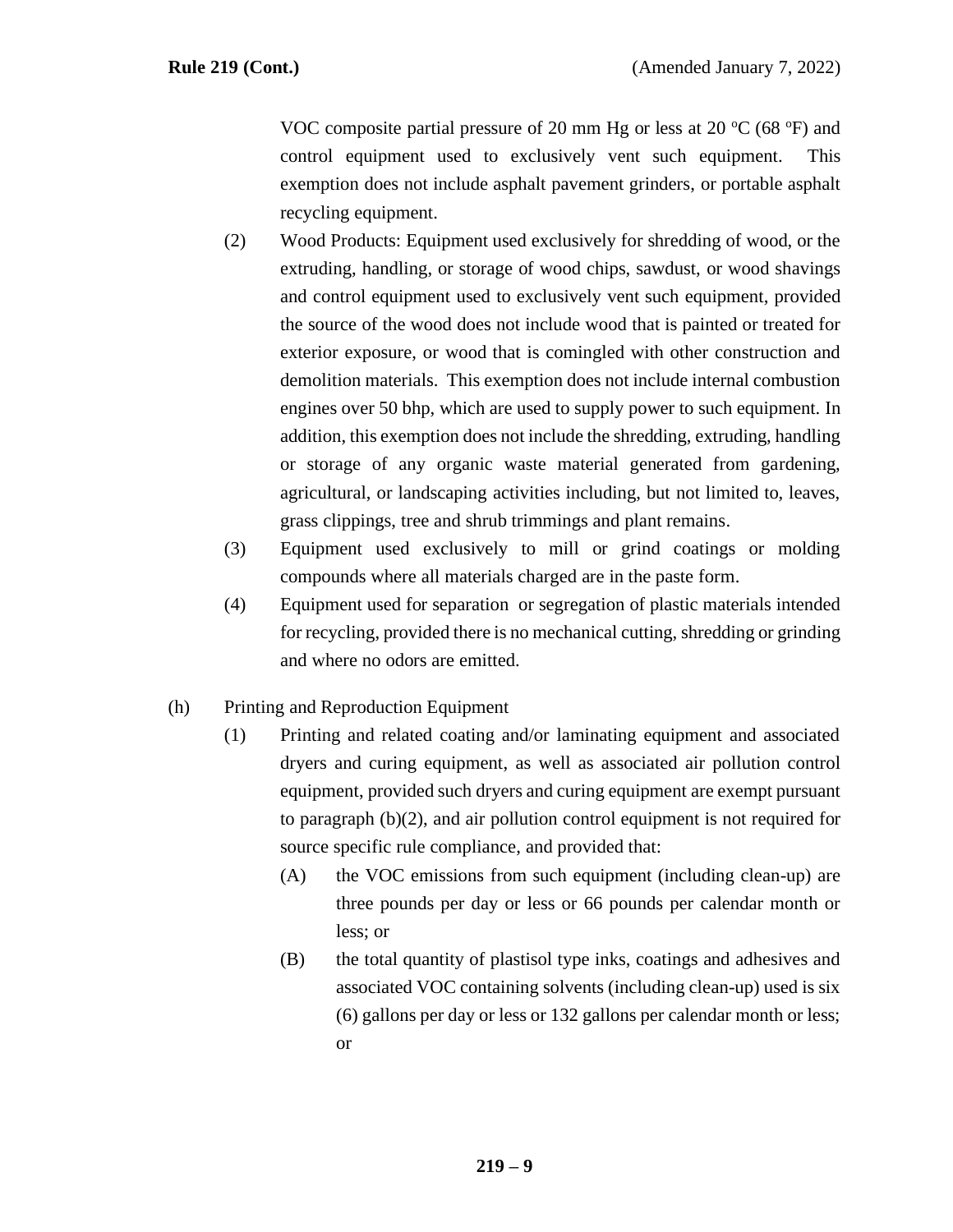- (C) the total quantity of UV/EB/LED (non-solvent based and nonwaterborne) inks, coatings, and adhesives, fountain solutions (excluding water) and associated VOC containing solvents (including clean-up) is six (6) gallons per day or less, or 132 gallons per calendar month or less; or
- (D) the total quantity of inks, coatings and adhesives not specified in (B) or (C) above, fountain solutions (excluding water) and associated VOC containing solvents (including clean-up) used is two (2) gallons per day or less or 44 gallons per calendar month or less; or
- (E) all inks, coatings and adhesives, fountain solutions, and associated VOC containing solvents (excluding cleanup solvents) contain fifty (50) grams or less of VOC per liter of material and all cleanup solvents contain twenty five (25) grams or less of VOC per liter of material, and the total quantity of VOC emissions do not exceed one ton per calendar year, and provided that either:
	- (i) a filing pursuant to Rule 222 is submitted to the Executive Officer; or
	- (ii) within 60 days after start-up for new, relocated, or modified facilities, or by March 1, 2018 for facilities existing as of May 5, 2017, a low-VOC verification is submitted to the Executive Officer, in a format approved by the Executive Officer, to demonstrate compliance with material and cleanup solvent VOC concentration limits and the annual VOC emission limit.

If combination of the inks, coatings, and adhesives identified in  $(B)$ ,  $(C)$  and/or  $(D)$ are used in any equipment, this exemption is only applicable if the operations meet the criteria specified in  $(A)$  or  $(E)$ , or the total usage of inks, coatings, adhesives, fountain solutions (excluding water) and associated VOC containing solvents (including cleanup) meets the most stringent applicable limit in  $(B)$   $(C)$  or  $(D)$ . For exemptions based on usage, solvent based UV and waterborne UV materials are subject to the usage limits in (D). VOC emissions shall be determined using test methods approved by the District, CARB and U.S. EPA. In the absence of approved test methods, the applicant can submit VOC calculation procedures acceptable to the District.

(2) Photographic process equipment by which an image is reproduced upon material sensitized by radiant energy and control equipment exclusively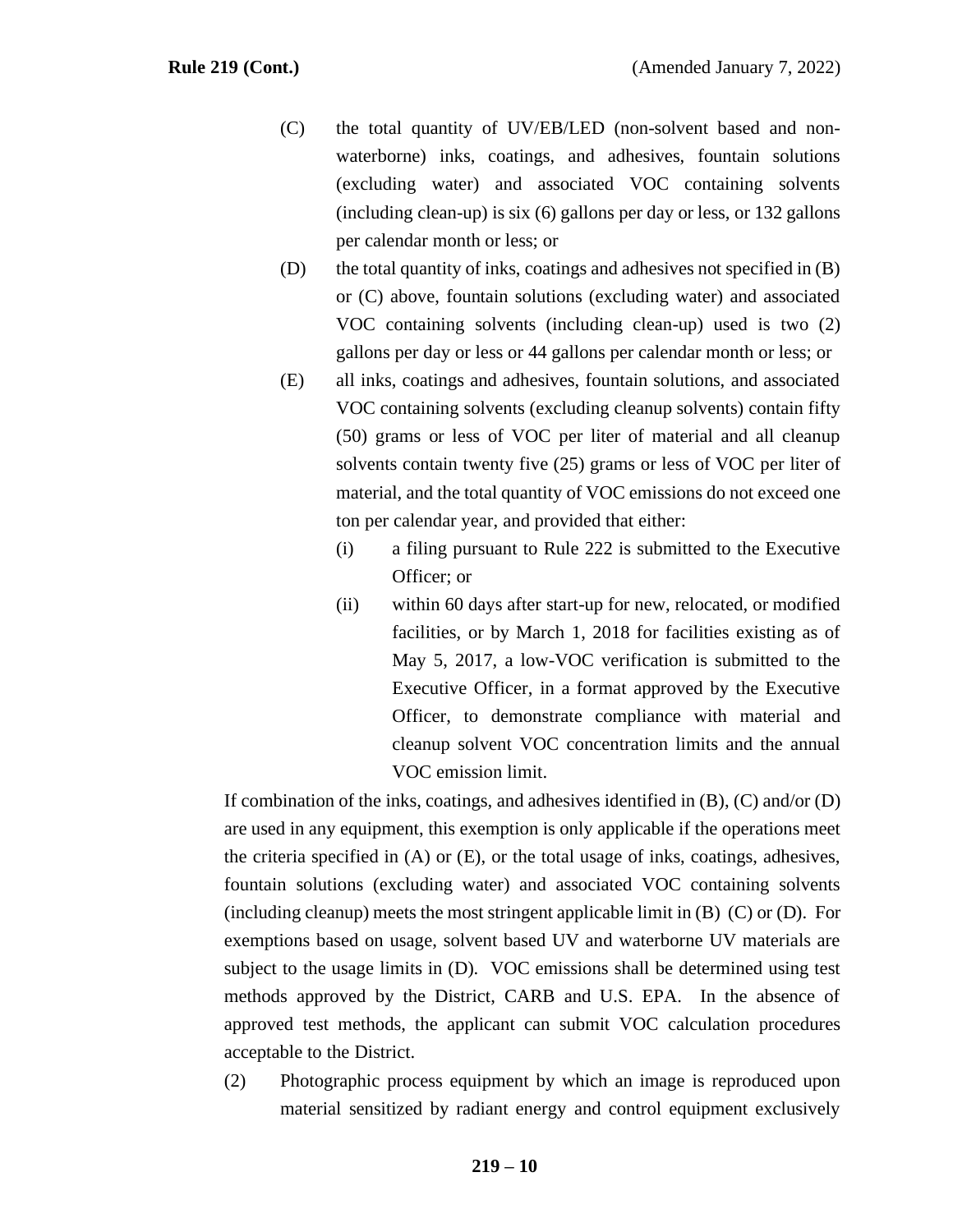venting such equipment, excluding wet gate printing utilizing perchloroethylene and its associated control equipment.

- (3) Lithographic printing equipment which uses laser printing.
- (4) Printing equipment used exclusively for training and non-production at educational institutions.
- (5) Flexographic plate making and associated processing equipment.
- (6) Corona treating equipment and associated air pollution control equipment used for surface treatment in printing, laminating and coating operations.
- (7) Hand application of materials used in printing operations including but not limited to the use of squeegees, screens, stamps, stencils, any hand tools, and associated air pollution control equipment used to exclusively vent the hand application of materials in printing operations unless such air pollution control equipment is required for source specific rule compliance.
- (i) Pharmaceuticals, Cosmetics, and Food Processing and Preparation Equipment
	- (1) Smokehouses for preparing food in which the maximum horizontal inside cross-sectional area does not exceed 2 square meters (21.5 square feet) and control equipment exclusively venting the equipment.
	- (2) Smokehouses exclusively using liquid smoke, and which are completely enclosed with no vents to either a control device or the atmosphere.
	- (3) Confection cookers where products are edible and intended for human consumption, provided such equipment is exempt pursuant to (b)(2).
	- (4) Grinding, blending, or packaging equipment used exclusively for tea, cocoa, roasted coffee, flavor, fragrance extraction, dried flowers, or spices, provided that the facility uses less than one gallon per day or twenty-two (22) gallons per month of VOC containing solvents, and control equipment used to exclusively vent such equipment.
	- (5) Equipment used in eating establishments for the purpose of preparing food for human consumption.
	- (6) Equipment used to convey or process materials in bakeries or used to produce noodles, macaroni, pasta, food mixes, and drink mixes where products are edible and intended for human consumption provided that the facility uses less than one gallon per day or twenty-two (22) gallons per month of VOC containing solvents, and control equipment exclusively venting such equipment. This exemption does not include storage bins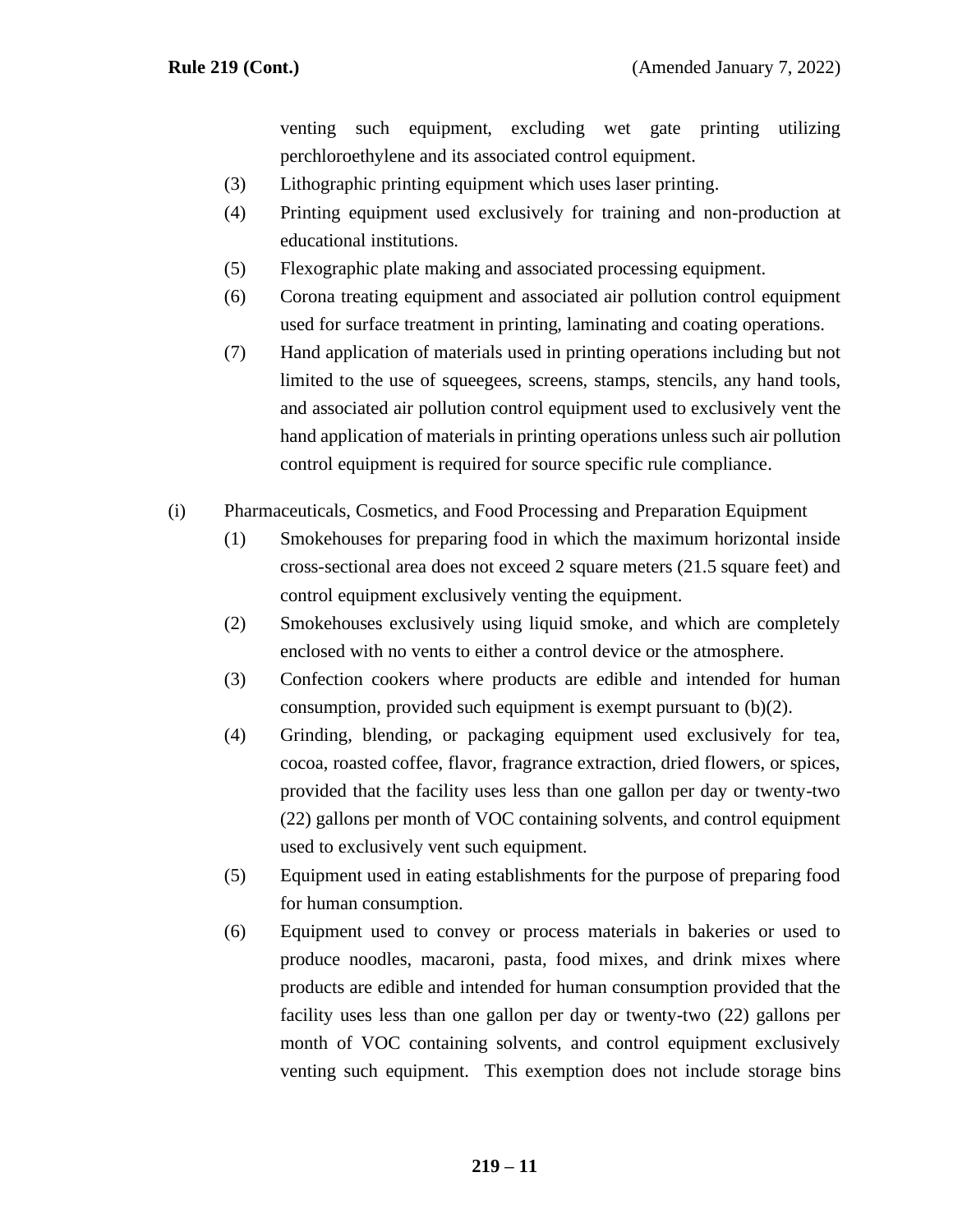located outside buildings, or equipment not exempt pursuant to paragraph  $(b)(2)$ .

- (7) Cooking kettles where the entire product in the kettle is edible and intended for human consumption. This exemption does not include deep frying equipment used in facilities other than eating establishments.
- (8) Coffee roasting equipment with a maximum capacity of 15 kilograms or less, and control equipment used to exclusively vent the equipment.
- (9) Equipment used exclusively for tableting, or packaging vitamins, or coating vitamins, herbs, or dietary supplements provided that the equipment uses waterborne solutions that contain a maximum VOC content of no more than 25 grams per liter, or the facility uses less than one gallon per day or twentytwo (22) gallons per month of VOC containing solvents, and control equipment used exclusively to vent such equipment.
- (10) Equipment used exclusively for tableting or packaging pharmaceuticals and cosmetics, or coating pharmaceutical tablets, provided that the equipment uses waterborne solutions that contain a maximum VOC content of no more than 25 grams per liter, or the facility uses less than one gallon per day or twenty-two (22) gallons per month of VOC containing solvents, and control equipment used exclusively to vent such equipment.
- (11) Modified atmosphere food packaging equipment using mixture of gases of no more than 0.4% of carbon monoxide by volume.
- (12) Charbroilers, barbecue grills, and other underfired grills fired on solid or gaseous fuels used in multi-family residential units only if used by the owner or occupant of such dwelling for non-commercial purposes.
- (13) Equipment used to brew beer for human consumption at breweries that produce less than 1,000,000 gallons of beer per calendar year and associated equipment cleaning, provided all equipment used in the manufacturing operation is exempt pursuant to paragraph (b)(2). This exemption does not apply to boilers.
- (14) Equipment used to manufacture dehydrated meat for human or pet consumption, provided non-combustion VOC and PM emissions, including emissions from materials used for cleaning are each one pound per day or less, and the operating temperature is less than 190 degrees Fahrenheit for dehydrating ovens, and provided such equipment is either fired exclusively on natural gas with a maximum heat input capacity of 2,000,000 Btu/hour or less, or is electric.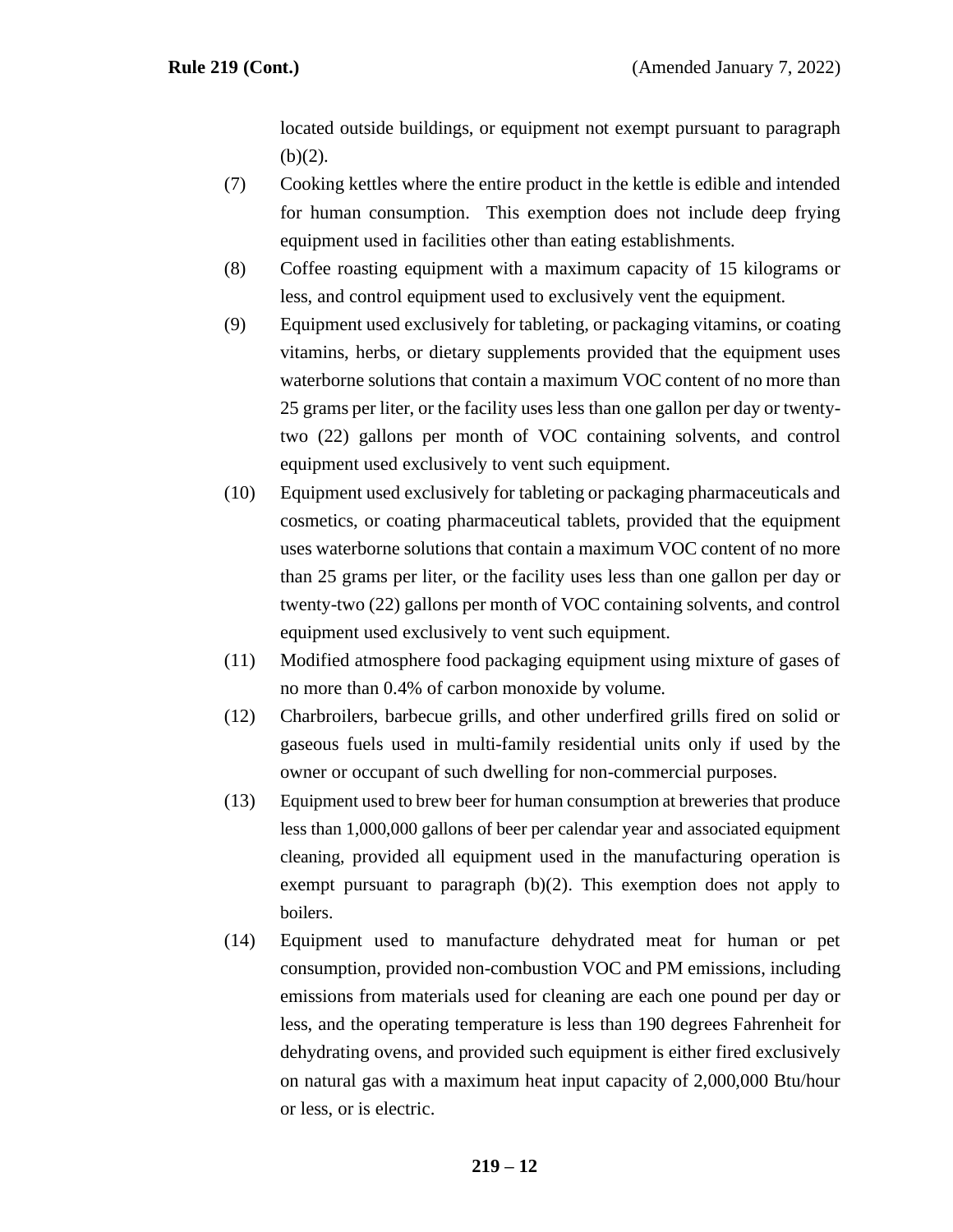- (j) Plastics, Composite, and Rubber Processing Equipment
	- (1) Presses or molds used for curing, post curing, or forming composite products and plastic products where no VOC or chlorinated blowing agent is present, and control equipment is used exclusively to vent these presses or molds.
	- (2) Presses or molds with a ram diameter of less than or equal to 26 inches used for curing or forming rubber products and composite rubber products excluding those operating above 400 °F.
	- (3) Ovens used exclusively for the forming of plastics or composite products, where no foam forming or expanding process is involved.
	- (4) Equipment used exclusively for softening or annealing plastics, provided such equipment is exempt pursuant to paragraph  $(b)(2)$ . This exemption does not include equipment used for recycling of expanded polystyrene.
	- (5) Extrusion equipment used exclusively for extruding rubber products or plastics where no organic plasticizer is present, or for pelletizing polystyrene foam scrap, except equipment used to extrude or to pelletize acrylics, polyvinyl chloride, polystyrene, and their copolymers.
	- (6) Injection or blow molding equipment for rubber or plastics where no blowing agent is used, or where only compressed air, water or carbon dioxide is used as a blowing agent, and control equipment used to exclusively vent such equipment.
	- (7) Mixers, roll mills and calendars for rubber or plastics where no material in powder form is added and no VOC containing solvents, diluents or thinners are used.
	- (8) Ovens used exclusively for the curing of vinyl plastisols by the closed-mold curing process, provided such ovens are exempt pursuant to paragraph  $(b)(2)$ .
	- (9) Equipment used exclusively for conveying and storing plastic materials, provided they are not in powder form and control equipment exclusively venting the equipment.
	- (10) Hot wire cutting of expanded polystyrene foam and woven polyester film.
	- (11) Photocurable stereolithography equipment and associated post curing equipment.
	- (12) Laser sintering equipment used exclusively for the sintering of nylon or plastic powders and control equipment exclusively venting such equipment, provided such equipment is exempt pursuant to paragraph (b)(2).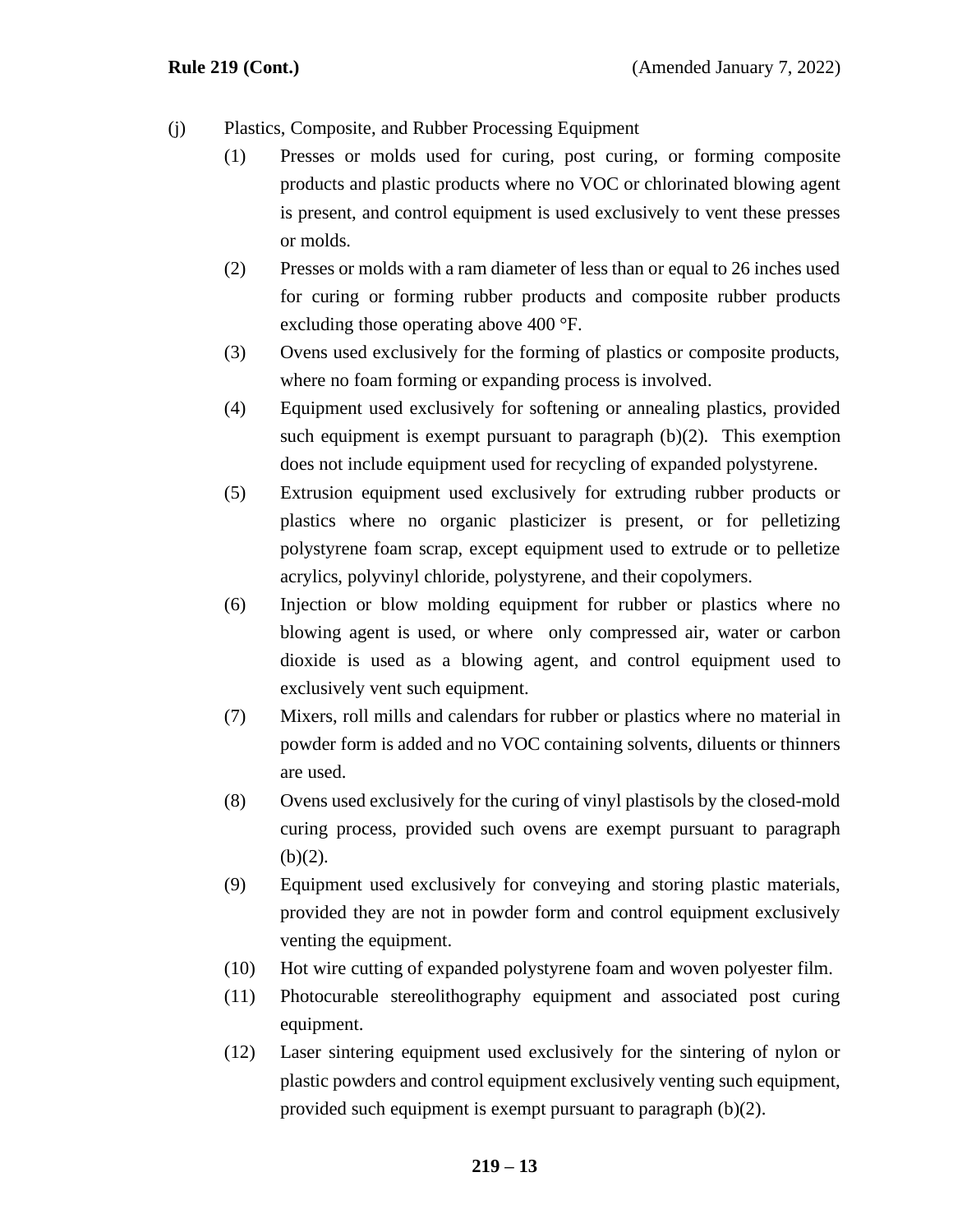- (13) Roller to roller coating systems that create 3-dimensional images provided:
	- (A) the VOC emissions from such equipment (including cleanup) are three (3) pounds per day or less or 66 pounds per calendar month or less; or
	- $(B)$  the coatings contain twenty five (25) grams or less of VOC per liter of material provided that the coating used on such equipment is 12 gallons per day or less or 264 gallons per calendar month or less; or
	- (C) the coatings contain fifty (50) grams or less of VOC per liter of material, and using exclusively cleanup solvents containing twenty five (25) grams or less of VOC per liter of material, and the total quantity of VOC emissions do not exceed one ton per calendar year, and provided a filing pursuant to Rule 222 is submitted to the Executive Officer.

VOC emissions shall be determined using test methods approved by the District, CARB and U.S. EPA. In the absence of approved test methods, the applicant can submit VOC calculation procedures acceptable to the District.

- (k) Mixing, Blending, and Packaging Equipment
	- (1) Batch mixers, which have a brimful capacity of 55 gallons or less (7.35 cubic feet) and control equipment used exclusively to vent the equipment, and associated filling equipment.
	- (2) Equipment used exclusively for mixing and blending of materials where no VOC containing solvents are used and no materials in powder form are added, and associated filling equipment.
	- (3) Equipment used exclusively for mixing and blending of materials to make water emulsions of asphalt, grease, oils, or waxes where no materials in powder or fiber form are added.
	- (4) Equipment used to blend, grind, mix, or thin liquids to which powders may be added, with a capacity of 950 liters (251 gallons) or less, where no supplemental heat is added and no ingredient charged (excluding water) exceeds 135 °F and control equipment exclusively venting the equipment.
	- (5) Cosmetics filling stations where the filling equipment is hard piped to the cosmetics mixer or the holding tank feeding the filling equipment provided that the mixer and holding tank is exempt under this rule.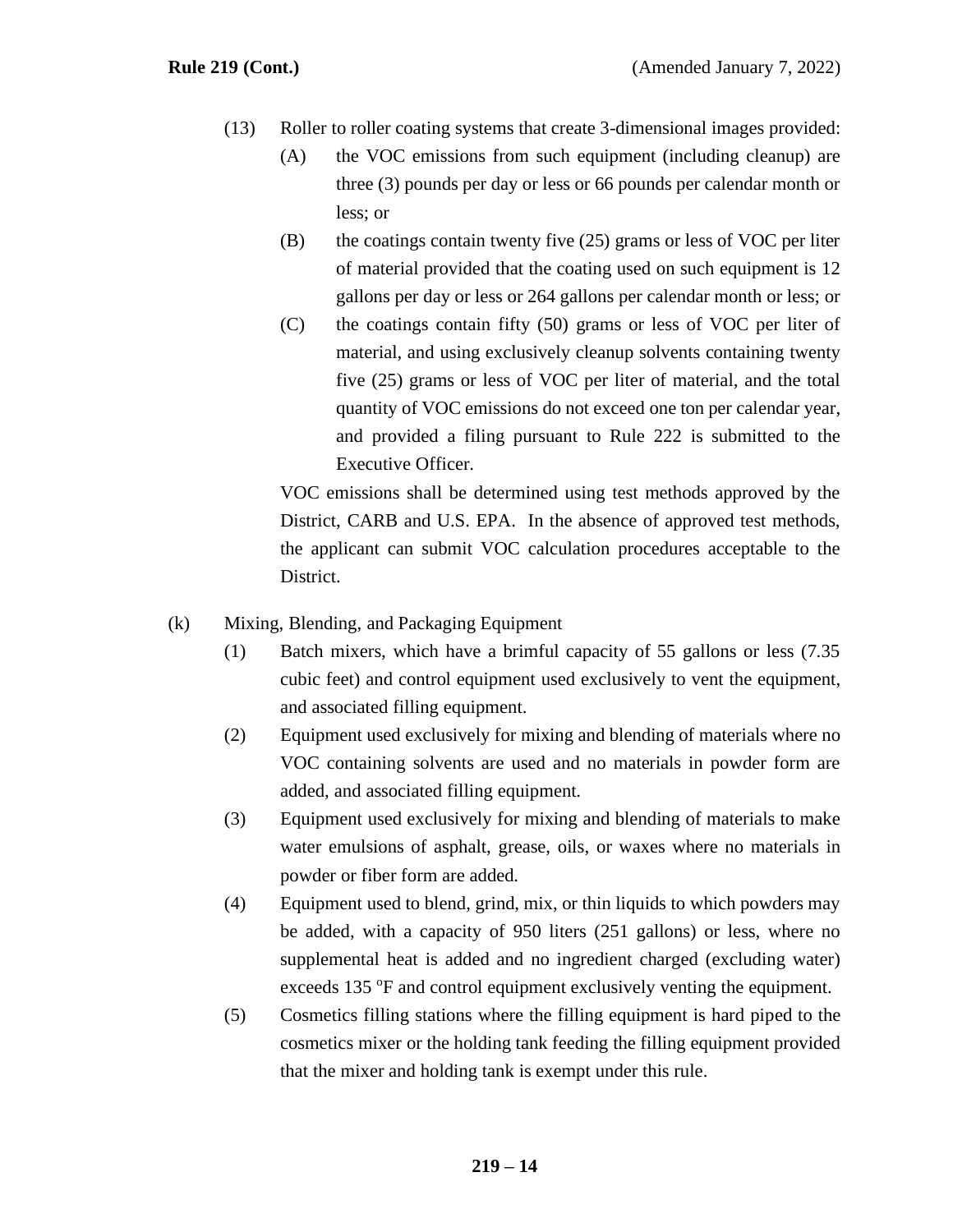- (6) Concrete mixers, with a rated working capacity of one cubic yard or less and control equipment used exclusively to vent the equipment.
- (7) Equipment used exclusively for the packaging of lubricants or greases.
- (8) Equipment used exclusively for the packaging of sodium hypochloritebased household cleaning or sodium hypochlorite-based pool products and control equipment used exclusively to vent the equipment.
- (9) Foam packaging equipment using twenty (20) gallons per day or less or 440 gallons per calendar month or less of liquid foam material or containing fifty (50) grams of VOC per liter of material, or less.
- (l) Coating and Adhesive Process/Equipment
	- (1) Equipment used exclusively for coating objects with oils, melted waxes or greases which contain no VOC containing materials, including diluents or thinners.
	- (2) Equipment used exclusively for coating objects by dipping in waxes or natural and synthetic resins which contain no VOC containing materials including, diluents or thinners.
	- (3) Batch ovens with 1.5 cubic meters (53 cubic feet) or less internal volume where no melting occurs, provided such equipment is exempt pursuant to paragraph (b)(2). This exemption does not include ovens used to cure vinyl plastisols or debond brake shoes.
	- (4) Ovens used exclusively to cure 30 pounds per day or less or 660 pounds per calendar month or less of powder coatings, provided that such equipment is exempt pursuant to paragraph (b)(2).
	- (5) Spray coating equipment operated within control enclosures.
	- (6) Coating or adhesive application or laminating equipment such as air, airless, air-assisted airless, high volume low pressure (HVLP), air brushes, electrostatic spray equipment, roller coaters, dip coaters, vacuum coaters, flow coaters and spray machines provided that:
		- (A) the VOC emissions from such equipment (including clean-up) are three (3) pounds per day or less or 66 pounds per calendar month or less; or
		- (B) the total quantity of UV/EB/LED (non-solvent based and nonwaterborne) coatings adhesives and associated VOC containing solvents (including clean-up) used in such equipment is six (6) gallons per day or less or 132 gallons per calendar month or less; or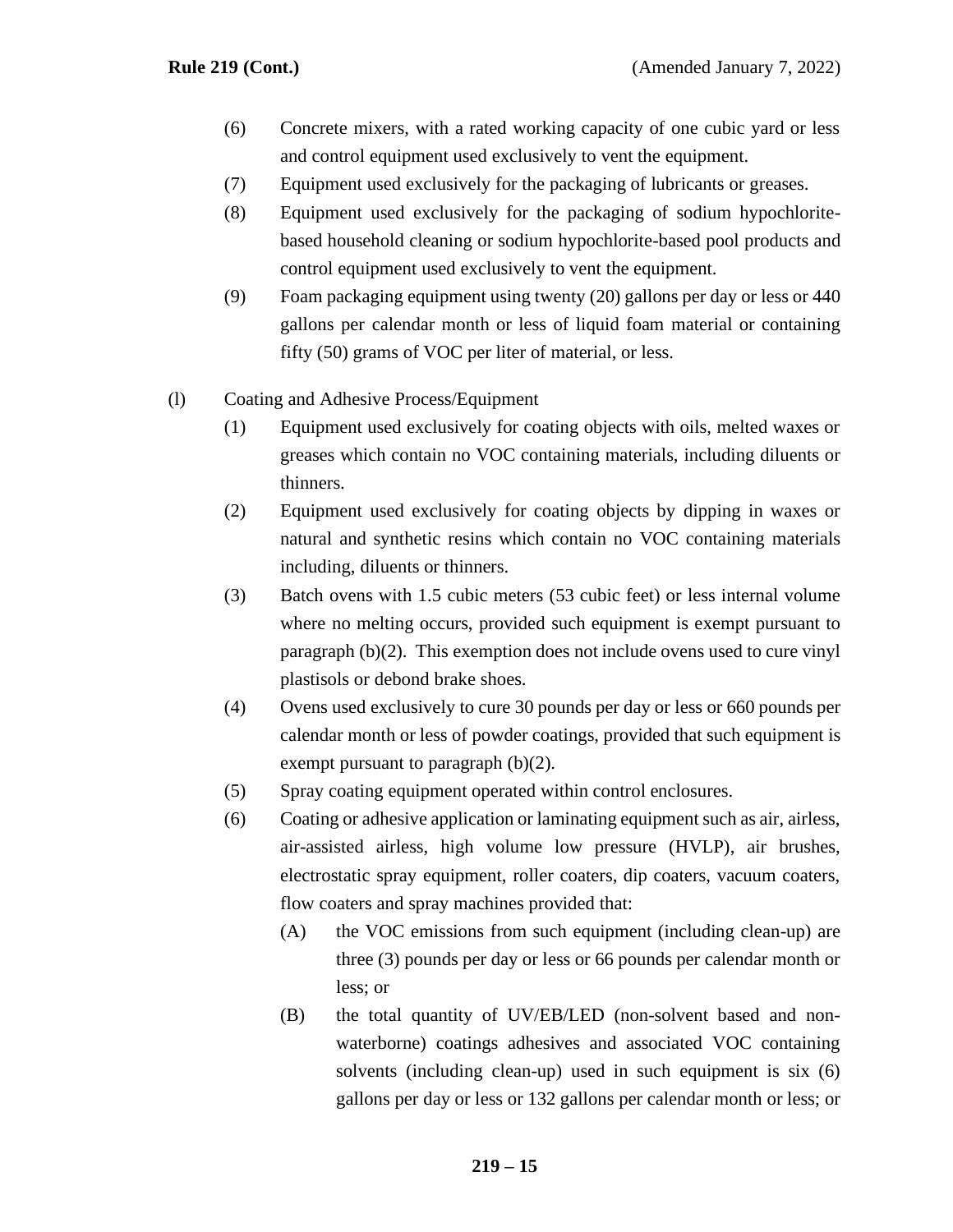- (C) the total quantity of organic solvent based coatings and adhesives and associated VOC containing solvents (including clean-up) used in such equipment is one (1) gallon per day or less or 22 gallons per calendar month or less; or
- (D) the total quantity of water reducible or waterborne coatings and adhesives and associated VOC containing solvents (including cleanup) used in such equipment is three (3) gallons per day or less or 66 gallons per calendar month or less; or
- (E) the total quantity of polyester resin and gel coat type materials and associated VOC containing solvents (including clean-up) used in such equipment is one (1) gallon per day or less or 22 gallons per calendar month or less; or
- (F) all coatings, adhesives, polyester resin and gel coat type materials and associated VOC containing solvents (excluding cleanup solvents) contain fifty (50) grams or less of VOC per liter of material and all cleanup solvents contain twenty five (25) grams or less of VOC per liter of material, and the total quantity of VOC emissions do not exceed one ton per calendar year, and provided that:
	- (i) a filing pursuant to Rule 222 is submitted to the Executive Officer; or
	- (ii) within 60 days after start-up for new, relocated, or modified facilities, or by March 1, 2018 for facilities existing as of May 5, 2017, a low-VOC verification is submitted to the Executive Officer, in a format approved by the Executive Officer, to demonstrate compliance with material and cleanup solvent VOC concentration limits and the annual VOC emission limit.

If combination of the coatings, adhesives and polyester resin and gel coat type materials identified in (B), (C), (D) and/or (E) are used in any equipment, this exemption is only applicable if the operations meet the criteria specified in (A) or (F), or the total usage of coatings, adhesives, polyester resin and gel coat type materials and associated VOC containing solvents (including cleanup) meets the most stringent applicable limit in (B), (C), (D) or (E). For exemptions based on usage, solvent-based UV and waterborne UV materials are subject to the usage limits in (C) and (D), respectively. VOC emissions shall be determined using test methods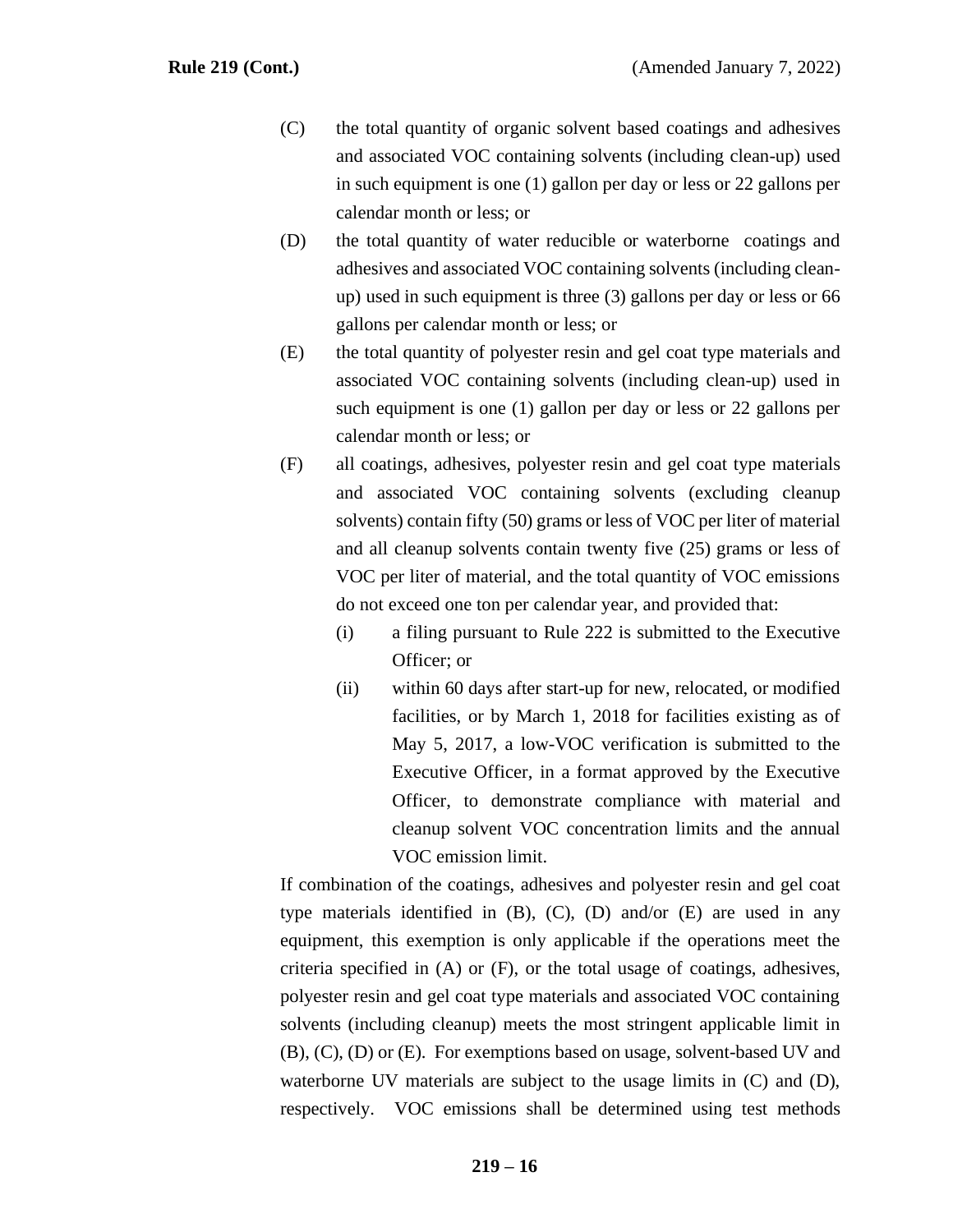approved by the District, CARB and U.S. EPA. In the absence of approved test methods, the applicant can submit VOC calculation procedures acceptable to the District.

- (7) Spray coating and associated drying equipment and control enclosures used exclusively for educational purposes in educational institutions.
- (8) Control enclosures with an internal volume of 27 cubic feet or less, provided that aerosol cans, air brushes, or hand applications are used exclusively.
- (9) Portable coating equipment and pavement stripers used exclusively for the application of architectural coatings, and associated internal combustion engines provided such equipment is exempt pursuant to subdivision (a) or paragraph (b)(1), and provided no supplemental heat is added during pavement striping operations.
- (10) Hand application of resins, adhesives, dyes, and coatings using devices such as brushes, daubers, rollers, and trowels.
- (11) Drying equipment such as flash-off ovens, drying ovens, or curing ovens associated with coating or adhesive application or laminating equipment provided the drying equipment is exempt pursuant to paragraph (b)(2), and provided that:
	- (A) the total quantity of VOC emissions from all coating and/or adhesive application, and laminating equipment that the drying equipment serves is three (3) pounds per day or less or 66 pounds per calendar month or less; or
	- (B) the total quantity of UV/EB/LED (non-solvent based and nonwaterborne) coatings and adhesives, and associated VOC containing solvents (including clean-up) used in all coating and/or adhesive application, and laminating equipment that the drying equipment serves is six (6) gallons per day or less or 132 gallons per calendar month or less; or
	- (C) the total quantity of solvent based coatings and adhesives and associated VOC containing solvents (including clean-up) used in all coating and/or adhesive application, and laminating equipment that the drying equipment serves is one (1) gallon per day or less or 22 gallons per calendar month or less; or
	- (D) the total quantity of water reducible or waterborne coating and adhesives and associated VOC containing solvents (including cleanup) used in all coating and/or adhesive application, and laminating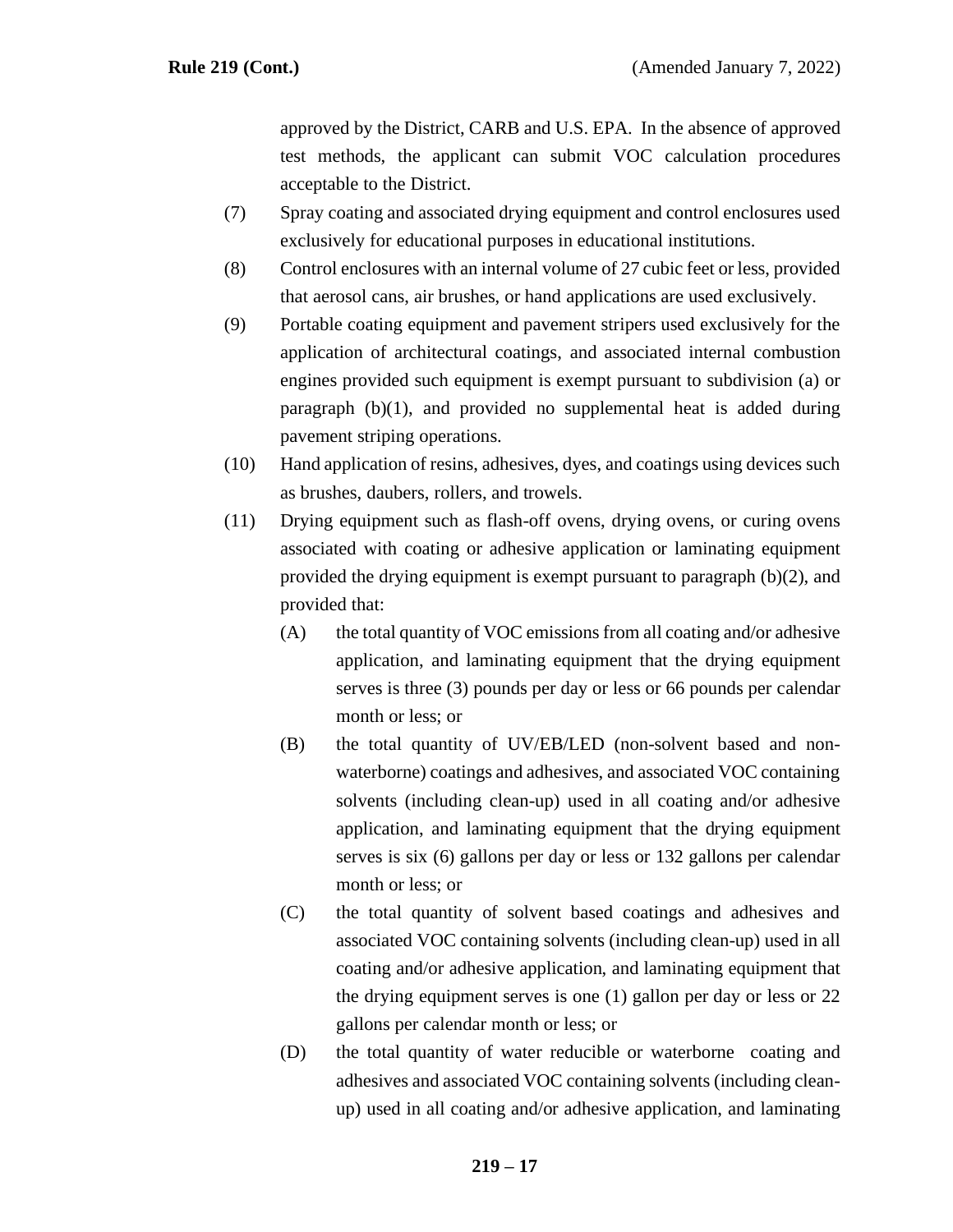equipment that the drying equipment serves is three (3) gallons per day or less or 66 gallons per calendar month or less; or

- (E) the total quantity of polyester resin and gel coat type materials and associated VOC containing solvents (including clean-up) used in all coating, adhesive application, and laminating equipment that the drying equipment serves is one (1) gallon per day or less or 22 gallons per calendar month or less; or
- (F) all coatings, adhesives, polyester resin and gel coat type materials and associated VOC containing solvents (excluding cleanup solvents) contain fifty (50) grams or less of VOC per liter of material and all cleanup solvents contain twenty five (25) grams or less of VOC per liter of material, and the total quantity of VOC emissions do not exceed one ton per calendar year, and provided that either:
	- (i) a filing pursuant to Rule 222 is submitted to the Executive Officer; or
	- (ii) within 60 days after start-up for new, relocated, or modified facilities, or by March 1, 2018 for facilities existing as of May 5, 2017, a low-VOC verification is submitted to the Executive Officer, in a format approved by the Executive Officer, to demonstrate compliance with material and cleanup solvent VOC concentration limits and the annual VOC emission limit.

If combination of the coatings, adhesives and polyester resin and gel coat type materials identified in (B), (C), (D) and/or (E) are used in any equipment, this exemption is only applicable if the operations meet the criteria specified in (A) or (F), or the total usage of coatings, adhesives, polyester resin and gel coat type materials and associated VOC containing solvents (including cleanup) meets the most stringent applicable limit in (B), (C), (D) or (E). For exemptions based on usage, solvent-based UV and waterborne UV materials are subject to the usage limits in (C) and (D), respectively. VOC emissions shall be determined using test methods approved by the District, CARB and US EPA. In the absence of approved test methods, the applicant can submit VOC calculation procedures acceptable to the District.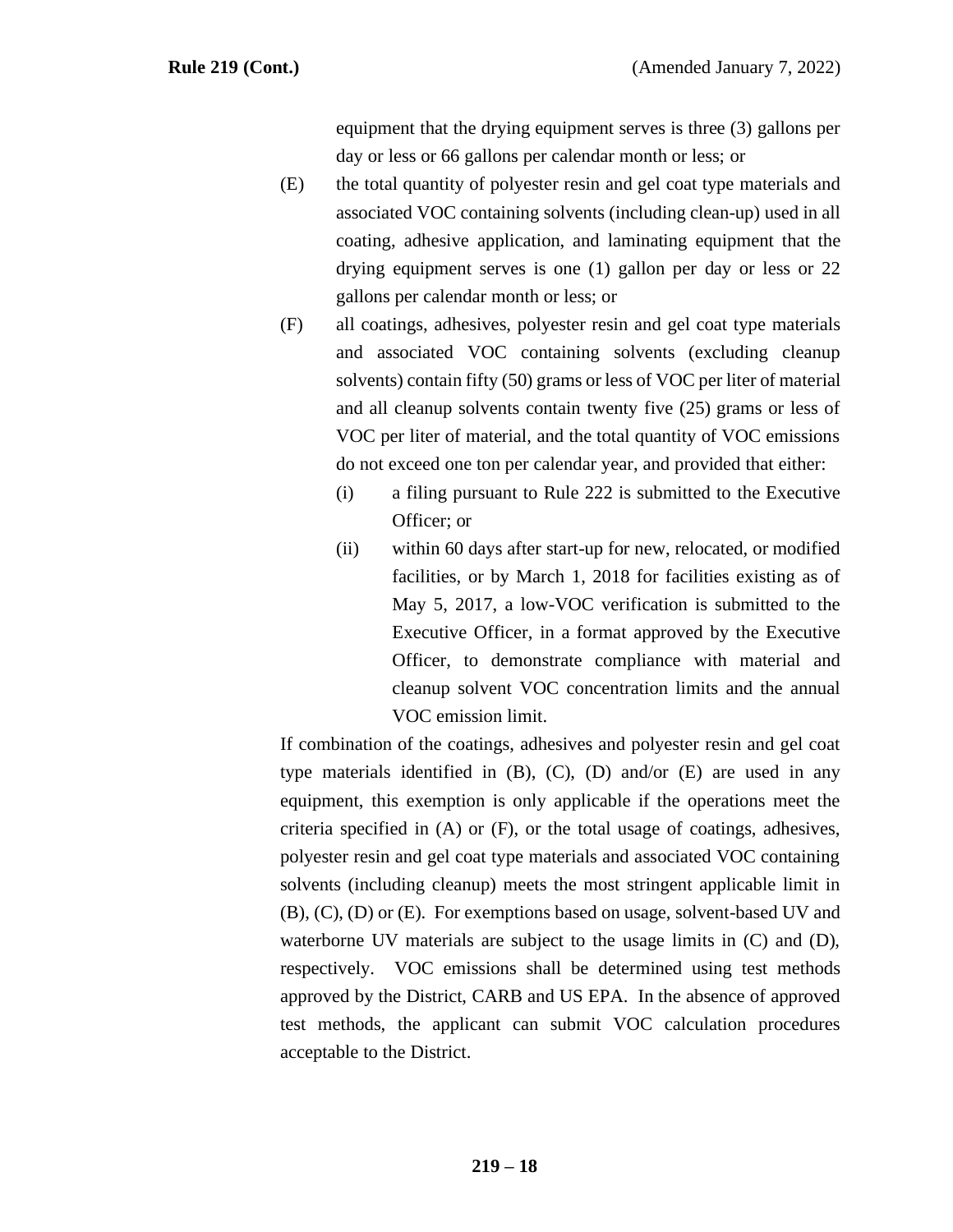- (m) Storage and Transfer Equipment
	- (1) Equipment used exclusively for the storage and transfer of fresh, commercial or purer grades of:
		- (A) Sulfuric acid or phosphoric acid with an acid strength of 99 percent or less by weight.
		- (B) Nitric acid with an acid strength of 70 percent or less by weight.
		- (C) Water based solutions of salts or sodium hydroxide.
	- (2) Equipment used exclusively for the storage and/or transfer of liquefied gases, not including:
		- (A) LPG greater than 10,000 pounds.
		- (B) Hydrogen fluoride greater than 100 pounds.
		- (C) Anhydrous ammonia greater than 500 pounds.
	- (3) Equipment used exclusively for the transfer of less than 75,700 liters (20,000 gallons) per day of unheated VOC containing materials, with an initial boiling point of 150  $\rm{^{\circ}C}$  (302  $\rm{^{\circ}F}$ ) or greater, or with an organic vapor pressure of 5 mm Hg (0.1 psi) absolute or less at 21.1  $\rm{^{\circ}C}$  (70  $\rm{^{\circ}F}$ ).
	- (4) Equipment used exclusively for the storage including dispensing of unheated VOC containing materials with an initial boiling point of 150  $\mathrm{^{\circ}C}$ (302  $\textdegree$ F) or greater, or with an organic vapor pressure of 5 mm Hg (0.1 psi) absolute or less at 21.1  $\rm{^{\circ}C}$  (70  $\rm{^{\circ}F}$ ). This exemption does not include liquid fuel storage greater than 160,400 liters (40,000 gallons).
	- (5) Equipment used exclusively for transferring VOC containing liquids, materials containing VOCs, or compressed gases into containers of less than 225 liters (60 gallons) capacity, except equipment used for transferring more than 4,000 liters (1,057 gallons) of materials per day with a vapor pressure greater than 25.8 mm Hg (0.5 psia) at operating conditions.
	- (6) Equipment used exclusively for the storage and transfer of liquid soaps, liquid detergents, vegetable oils, fatty acids, fatty esters, fatty alcohols, waxes and wax emulsions.
	- (7) Equipment used exclusively for the storage and transfer of refined lubricating or hydraulic oils and control equipment used to exclusively vent such equipment.
	- (8) Equipment used exclusively for the storage and transfer of crankcase drainage oil and control equipment used to exclusively vent such equipment.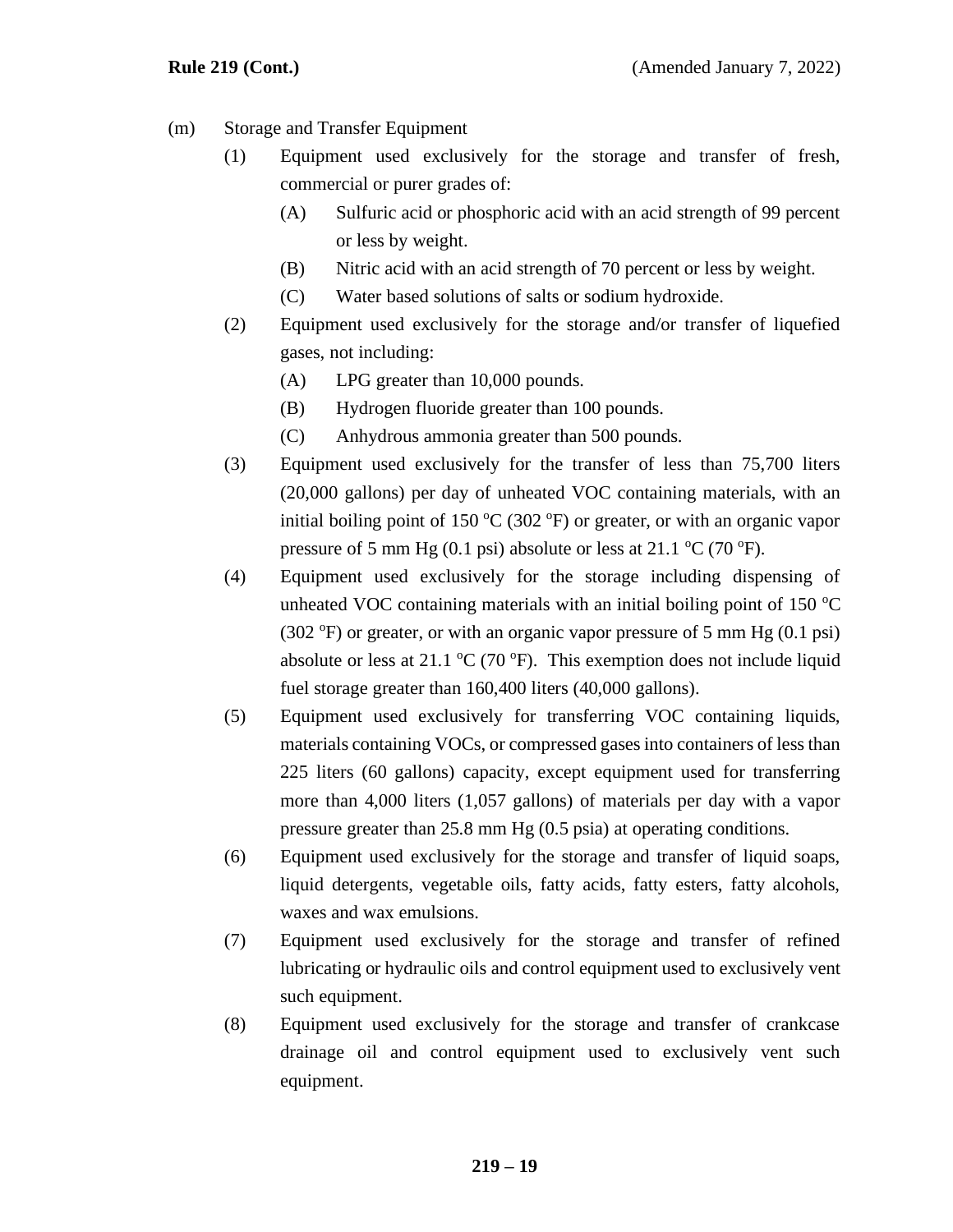- (9) Equipment used exclusively for VOC containing liquid storage or transfer to and from such storage, of less than 950 liters (251 gallons) capacity or equipment used exclusively for the storage of odorants for natural gas, propane, or oil with a holding capacity of less than 950 liters (251 gallons) capacity and associated transfer and control equipment used exclusively for such equipment provided a filing pursuant to Rule 222 is submitted to the Executive Officer. This exemption does not include asphalt or a mobile fueler of any gasoline capacity. In addition, this exemption does not apply to a group of more than one VOC-containing liquid or odorant tank where a single product is stored, where the combined storage capacity of all tanks exceeds 950 liters (251 gallons), and where the tanks are mounted on a shared mobile platform and stored at a facility.
- (10) A retail mobile fueler with a cumulative storage capacity less than or equal to 10 gallons of gasoline, excluding one individual portable fuel container with a capacity up to 6.6 gallons of gasoline.
- (11) A non-retail mobile fueler with a cumulative storage capacity less than or equal to 120 gallons of gasoline, excluding one individual portable fuel container with a capacity up to 6.6 gallons of gasoline.
- (12) Until July 1, 2022, a mobile fueler with a cumulative storage capacity less than 251 gallons of gasoline. This exemption does not apply to a mobile fueler where the combined gasoline storage capacity of all mounted tanks exceeds 251 gallons.
- $(1013)$  Equipment used exclusively for the storage and transfer of "top white" (i.e., Fancy) or cosmetic grade tallow or edible animal fats intended for human consumption and of sufficient quality to be certifiable for United States markets.
- $(1114)$  Equipment, including tar pots (or tar kettles), used exclusively for the storage, holding, melting and transfer of asphalt or coal tar pitch with a maximum holding capacity of less than 600 liters (159 gallons); or equipment, including tar pots (or tar kettles), used exclusively for the storage, holding, melting and transfer of asphalt or coal tar pitch with a maximum holding capacity of no more than 3,785 liters (1,000 gallons), is equipped with burner(s) designed to fire exclusively on liquefied petroleum gases, and provided a filing pursuant to Rule 222 is submitted to the Executive Officer.
- (1215) Pumps used exclusively for pipeline transfer of liquids.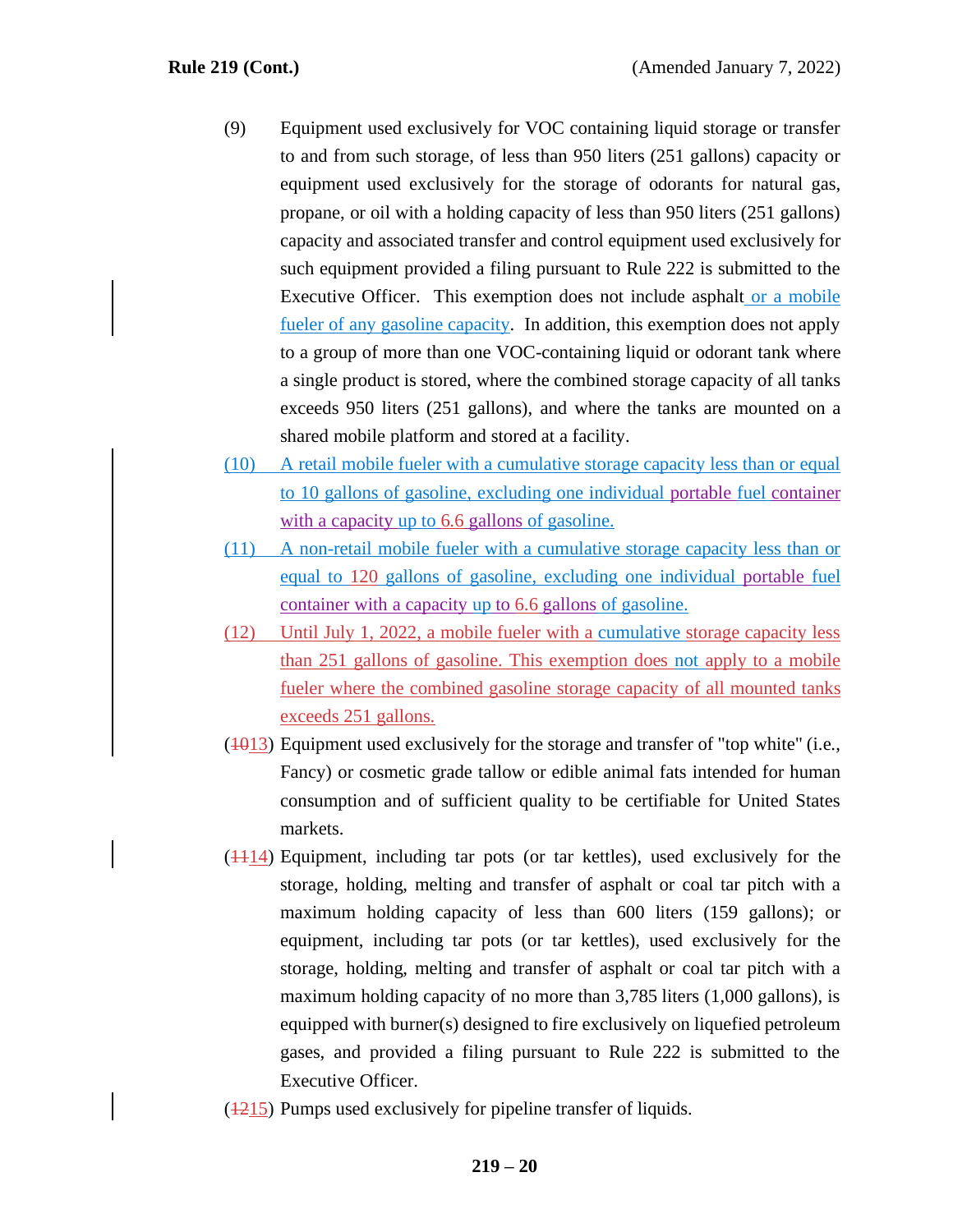- $(1316)$  Equipment used exclusively for the unheated underground storage of 23,000 liters (6,077 gallons) or less, and equipment used exclusively for the transfer to or from such storage of organic liquids with a vapor pressure of 77.5 mm Hg (1.5 psi) absolute or less at actual storage conditions.
- (1417) Equipment used exclusively for the storage and/or transfer of an asphaltwater emulsion heated to  $150^{\circ}$ F or less.
- $(1518)$  Liquid fuel storage tanks piped exclusively to emergency internal combustion engine-generators, turbines or pump drivers.
- (1619) Bins used for temporary storage and transport of material with a capacity of 2,080 liters (550 gallons) or less.
- $(1720)$  Equipment used for material storage where no venting occurs during filling or normal use.
- (1821) Equipment used exclusively for storage, blending, and/or transfer of water emulsion intermediates and products, including latex, with a VOC content of 5% by volume or less or a VOC composite partial pressure of 5 mm Hg  $(0.1 \text{ psi})$  or less at 20 °C (68 °F).
- (1922) Equipment used exclusively for storage and/or transfer of sodium hypochlorite solution.
- (2023) Equipment used exclusively for the storage of VOC containing materials which are stored at a temperature at least 130  $^{\circ}$ C (234  $^{\circ}$ F) below its initial boiling point, or have an organic vapor pressure of 5 mm Hg (0.1 psia) absolute or less at the actual storage temperature. To qualify for this exemption, the operator shall, if the stored material is heated, install and maintain a device to measure the temperature of the stored VOC containing material. This exemption does not include liquid fuel storage greater than 160,400 liters (40,000 gallons), asphalt storage, or coal tar pitch storage.
- (2124) Stationary equipment used exclusively to store and/or transfer organic compounds that do not contain VOCs.
- (2225) Unheated equipment including associated control equipment used exclusively for the storage and transfer of fluorosilicic acid at a concentration of 30% or less by weight and a vapor pressure of 24 mm Hg or less at 77  $\mathrm{P}F(25 \mathrm{C})$ . The hydrofluoric acid concentration within the fluorosilicic acid solution shall not exceed 1% by weight.
- (2326) Equipment, including asphalt day tankers, used exclusively for the storage, holding, melting, and transfer of asphalt or coal tar pitch, that is mounted on a motor vehicle with a maximum holding capacity of less than 600 liters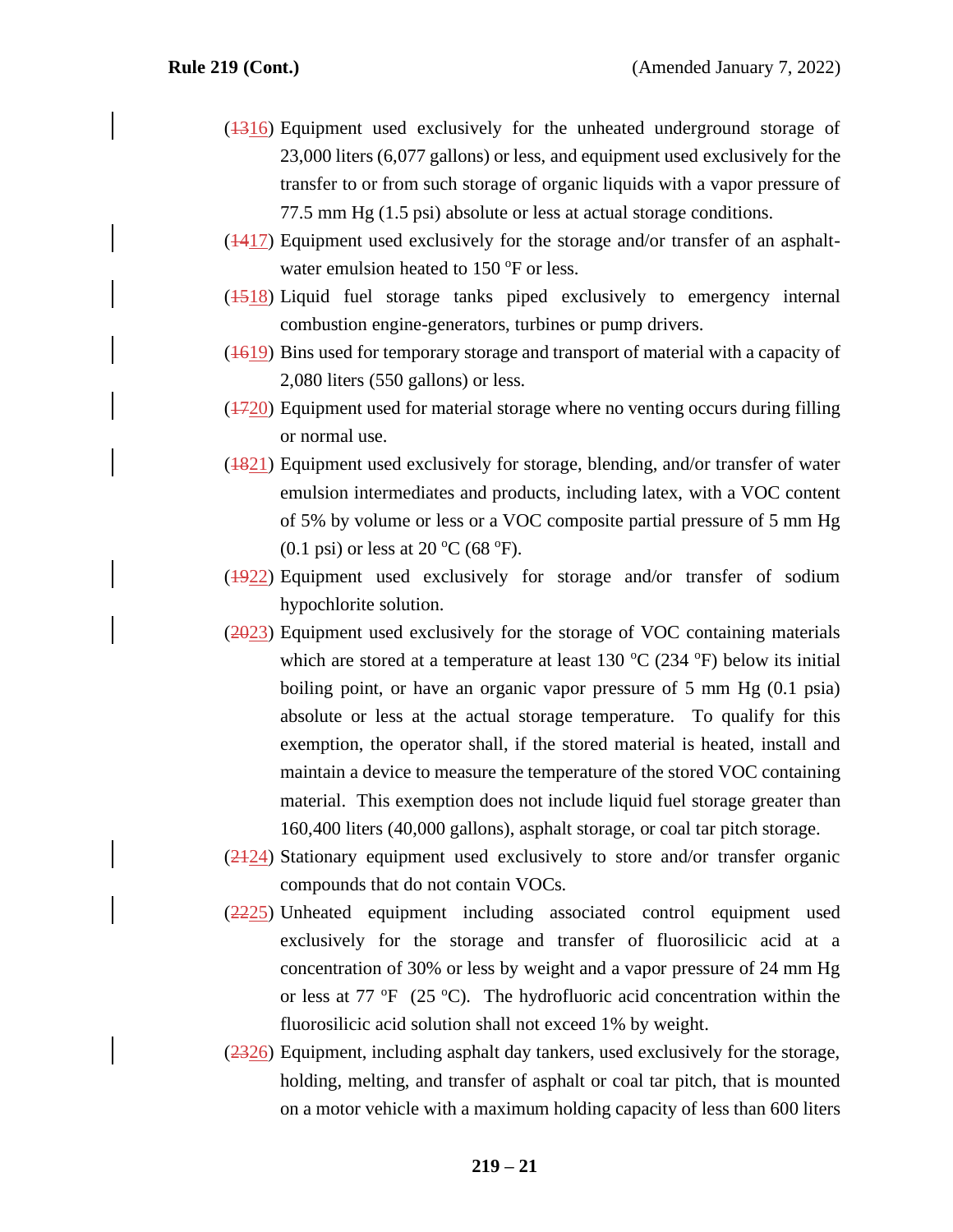(159 gallons); or equipment, including asphalt day tankers, used exclusively for the storage, holding, melting, and transfer of asphalt or coal tar pitch, that is mounted on a motor vehicle, with a maximum holding capacity of no more than 18,925 liters (5,000 gallons), is equipped with burner(s) designed to fire exclusively on liquefied petroleum gases only, and provided a filing pursuant to Rule 222 is submitted to the Executive Officer.

- $(2427)$  Tanks for aqueous urea solutions with a capacity of 6,500 gallons or less, provided a filing pursuant to Rule 222 is submitted to the Executive Officer. This exemption does not include tanks used for blending powdered urea and water.
- (2528) Replacement of a pole float used to control emissions from slotted guidepoles in floating roof storage tanks with a pole sleeve or a pole sleeve in combination with a flexible enclosure system. Paragraph (s)(1) does not apply to equipment utilizing this provision, but this does not excuse the duty to comply with any requirements of regulations listed in paragraph (s)(1) as those requirements may separately apply to the equipment.

## (n) Natural Gas and Crude Oil Production Equipment

- (1) Well heads and well pumps, provided a filing pursuant to Rule 222 is submitted to the Executive Officer.
- (2) Crude oil and natural gas pipeline transfer pumps, provided a filing pursuant to Rule 222 is submitted to the Executive Officer for natural gas pipeline transfer pumps.
- (3) Gas, hydraulic, or pneumatic repressurizing equipment, provided a filing pursuant to Rule 222 is submitted to the Executive Officer for natural gas repressurizing equipment
- (4) Equipment used exclusively as water boilers, water or hydrocarbon heaters, and closed heat transfer systems (does not include steam generators used for oilfield steam injection) that have:
	- (A) a maximum heat input rate of 2,000,000 Btu per hour or less, and
	- (B) been equipped to be fired exclusively with purchased quality natural gas, liquefied petroleum gas, produced gas which contains less than 10 ppm hydrogen sulfide, or any combination thereof.
- (5) The following equipment used exclusively for primary recovery, and not associated with community lease units:
	- (A) Gas separators and boots.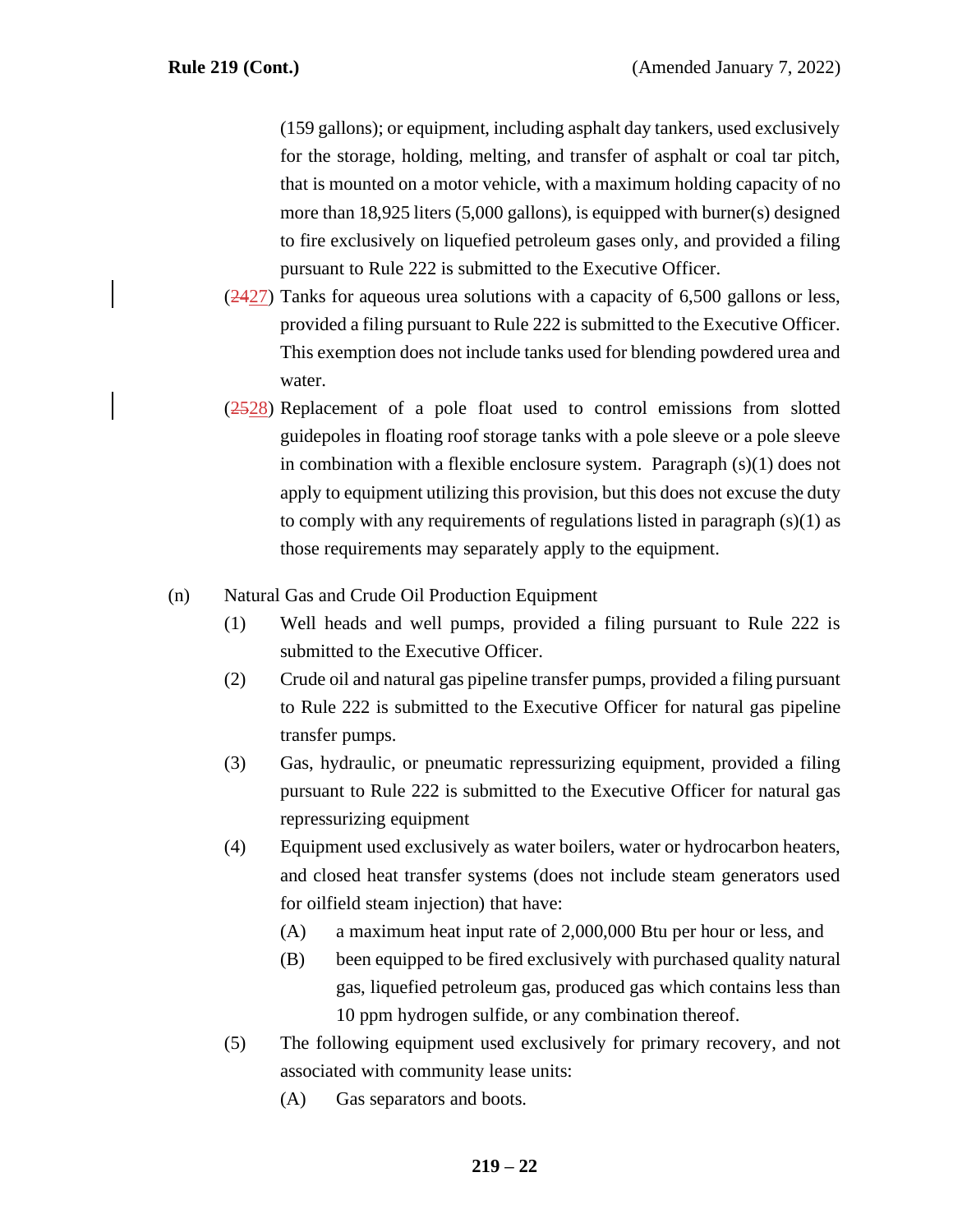- (B) Initial receiving, gas dehydrating, storage, washing and shipping tanks with an individual capacity of 34,069 liters (9,000 gallons) or less.
- (C) Crude oil tank truck loading facilities (does not include a loading rack), and gas recovery systems exclusively serving tanks exempted under subparagraph (n)(5)(B).
- (D) Produced gas dehydrating equipment.
- (6) Gravity-type oil water separators with a total air/liquid interfacial area of less than 45 square feet and the oil specific gravity of 0.8251 or higher (40.0 API or lower).

The following definitions will apply to subdivision (n) above:

- PRIMARY RECOVERY Crude oil or natural gas production from "freeflow" wells or from well units where only water, produced gas or purchased quality gas is injected to repressurize the production zone.
- COMMUNITY LEASE UNITS Facilities used for multiple-well units (three or more wells), whether for a group of wells at one location or for separate wells on adjoining leases.
- SHIPPING TANKS Fixed roof tanks, which operate essentially as "run down" tanks for separated crude oil where the holding time is 72 hours or less.
- WASH TANKS Fixed roof tanks which are used for gravity separation of produced crude oil/water, including single tank units, and which are used concurrently for receipt, separation, storage and shipment.

## (o) Cleaning

The exemptions in this subdivision do not include any equipment using solvents that are greater than 5 percent by weight of perchloroethylene, methylene chloride, carbon tetrachloride, chloroform, 1,1,1-trichloroethane, trichloroethylene, or any combination thereof, with either a capacity of more than 7.6 liters (2 gallons) or was designed as a solvent cleaning and drying machine regardless of size. In addition, the exemptions specified in this subdivision apply only if the equipment is also exempt pursuant to paragraph (b)(2) of this rule.

(1) Cleaning equipment and associated waste storage tanks used exclusively to store the solutions drained from this equipment:

(A) unheated batch, provided: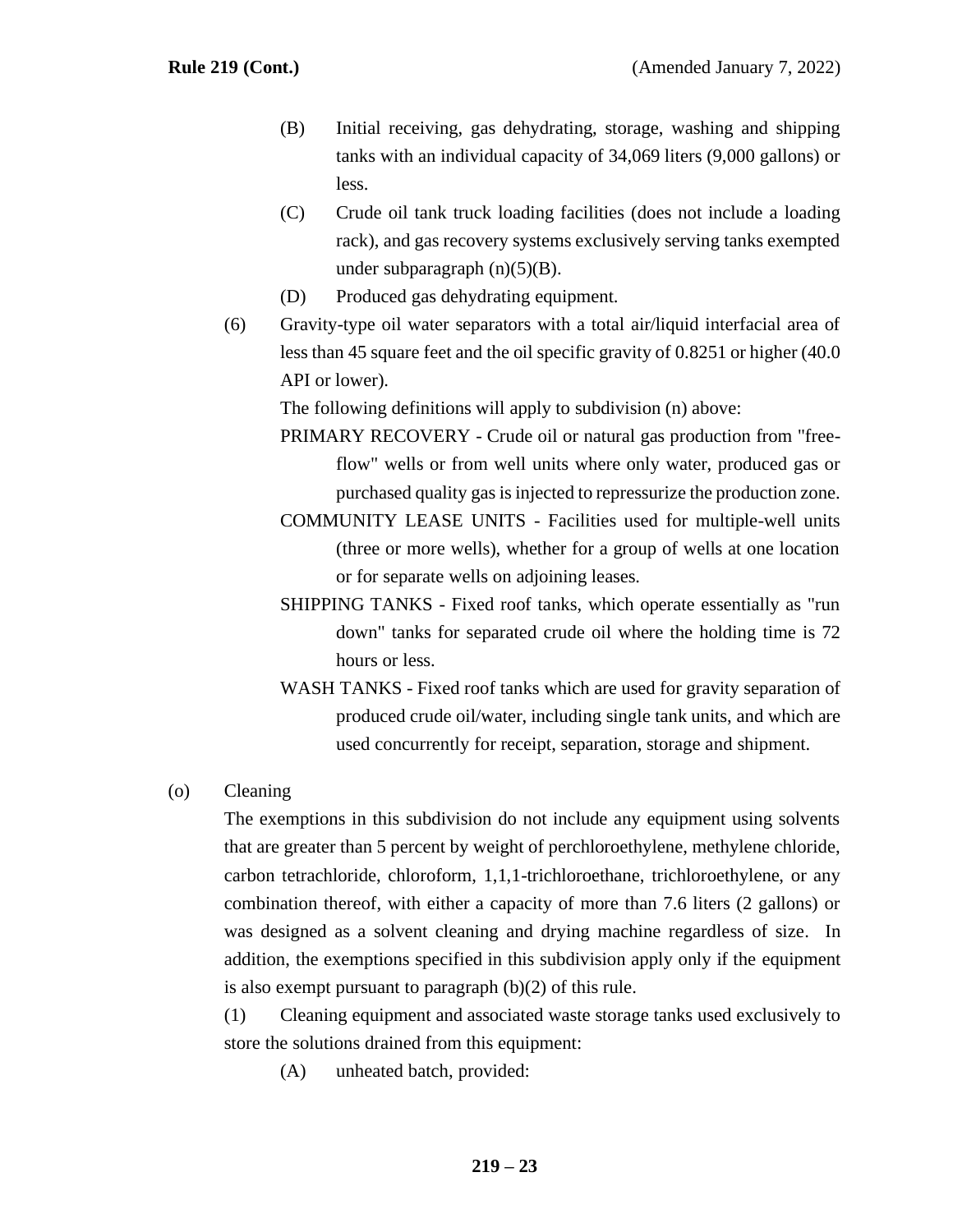- (i) the volume of the solvent reservoir is one (1) gallon or less, or
- (ii) the VOC emissions from the equipment are not more than 3 pounds per day or 66 pounds per calendar month.
- (B) devices used for cleaning of equipment used for the application of inks, adhesives, and coatings provided:
	- $(i)$  the volume of the solvent reservoir is five  $(5)$  gallons or less, or
	- (ii) the VOC emissions from the equipment are not more than three (3) pounds per day or 66 pounds per calendar month.
- (C) remote reservoir cleaners, provided the solvent from the sink-like area immediately drains into an enclosed solvent container while the parts are being cleaned.
- (2) Vapor degreasers with an air/vapor interface surface area of 1.0 square foot or less, provided such degreasers have an organic solvent loss of 3 gallons per day or less excluding water or 66 gallons per calendar month or less excluding water.
- (3) Cleaning equipment using materials with a VOC content of twenty-five (25) grams of VOC per liter of material, or less, and associated dryers exclusively serving these cleaners, provided such equipment is also exempt pursuant to paragraph (b)(2). This exemption does not include equipment used for cleaning of diesel particulate filters (DPF) or associated control equipment used to vent such equipment.
- (4) Hand application of solvents for cleaning purposes including but not limited to the use of rags, daubers, swabs, and squeeze bottles as well as associated air pollution control equipment, unless air pollution control equipment is required for source specific rule compliance.
- (p) Miscellaneous Process Equipment
	- (1) Equipment, including dryers, used exclusively for dyeing, stripping, or bleaching of textiles where no VOC containing materials, including diluents or thinners are used, provided such equipment is also exempt pursuant to paragraph (b)(2) and control equipment exclusively venting the equipment.
	- (2) Equipment used exclusively for bonding lining to brake shoes, where no VOC containing materials are used and control equipment exclusively venting such equipment.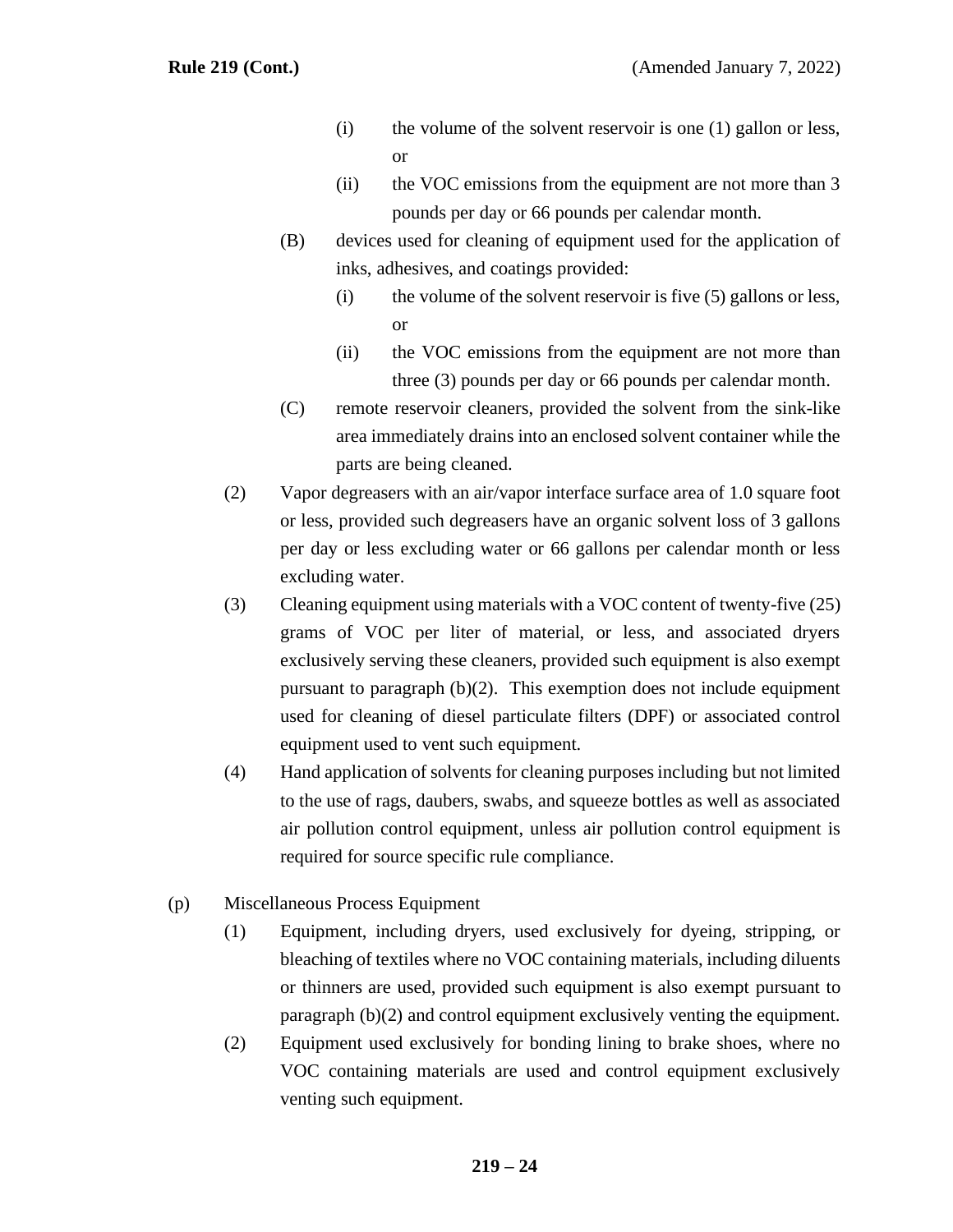- (3) Equipment used exclusively to liquefy or separate oxygen, nitrogen, or the rare gases from air, except equipment not exempt pursuant to paragraph  $(b)(1)$  or  $(b)(2)$ .
- (4) Equipment used exclusively for surface preparation, including but not limited to paint stripping, pickling, desmutting, de-scaling, passivation, and/or deoxidation, and any water and associated rinse tanks and waste storage tanks exclusively to store the solutions drained from the equipment, that exclusively uses any one or combination of the materials in subparagraphs  $(p)(4)(A)$  through  $(p)(4)(H)$ . This exemption does not include any tank that contains chromium, or contains nickel, lead or cadmium and is rectified, sparged or heated.
	- (A) organic materials containing 50 grams or less of VOCs per liter of material;
	- (B) formic acid, acetic acid, boric acid, citric acid, phosphoric acid, and sulfuric acids;
	- (C) hydrochloric acid in concentrations of 12 percent by weight or less;
	- (D) alkaline oxidizing agents;
	- (E) hydrogen peroxide;
	- (F) salt solutions, except for air-sparged, heated or rectified processes with salt solutions containing hexavalent chromium, chromates, dichromates, nickel, cadmium, or lead;
	- (G) sodium hydroxide, provided the process is not sparged or rectified; or
	- (H) nitric acid, hydrochloric acid, or hydrofluoric acid, provided that the equipment in which it is used has an open surface area of one square foot or less, is unheated, and produces no visible emissions.

This exemption does not include chemical milling or circuit board etching using ammonia-based etchants.

- (5) Equipment used exclusively for the plating, stripping, or anodizing of metals as described in subparagraphs  $(p)(5)(A)$  through  $(p)(5)(G)$ . This exemption does not include any tank that contains chromium, or contains nickel, lead or cadmium and is rectified, sparged or heated.
	- (A) electrolytic plating of exclusively brass, bronze, copper, iron, tin, zinc, and precious metals;
	- (B) electroless nickel plating, provided that the process is not airsparged and no electrolytic reverse plating occurs;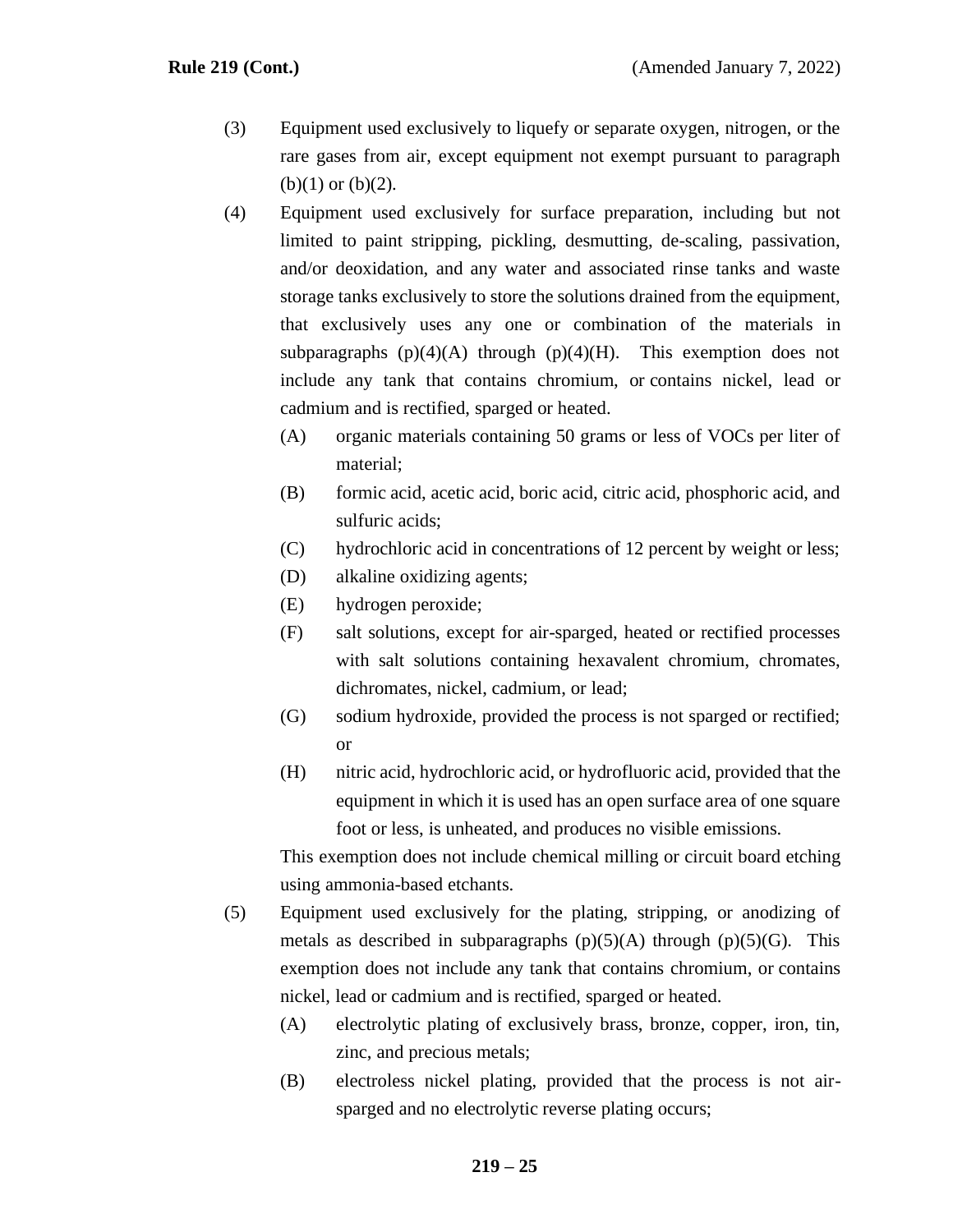- (C) the electrolytic stripping of brass, bronze, copper, iron, tin, zinc, and precious metals, provided no chromic, hydrochloric, nitric or sulfuric acid is used;
- (D) the non-electrolytic stripping of metals, provided the stripping solution is not sparged and does not contain nitric acid.
- (E) anodizing using exclusively sulfuric acid and/or boric acid with a total bath concentration of 20 percent acids or less by weight and using 10,000 amp-hours per day or less of electricity;
- (F) anodizing using exclusively phosphoric acid with a bath concentration of 15 percent or less phosphoric acid by weight and using 20,000 amp-hours per day or less of electricity; or
- (G) water and associated rinse tanks and waste storage tanks used exclusively to store the solutions drained from equipment used for the plating, stripping, or anodizing of metals.
- (6) Closed loop solvent recovery systems used for recovery of waste solvent generated on-site using refrigerated or liquid-cooled condenser, or aircooled (where the solvent reservoir capacity is less than 10 gallons) condenser.
- (7) Equipment used exclusively for manufacturing soap or detergent bars, including mixing tanks, roll mills, plodders, cutters, wrappers, where no heating, drying or chemical reactions occur.
- (8) Inert gas generators, except equipment not exempt pursuant to paragraph  $(b)(2)$ .
- (9) Hammermills used exclusively to process aluminum and/or tin cans, and control equipment exclusively venting such equipment.
- (10) Paper shredding and carpet and paper shearing, fabric brushing and sueding as well as associated conveying systems, baling equipment, and control equipment venting such equipment. This exemption does not include carpet and fabric recycling operations.
- (11) Chemical vapor type sterilization equipment where no Ethylene Oxide is used, and with a chamber volume of two (2) cubic feet or less used by healthcare facilities and control equipment exclusively venting the equipment. This exemption does not include equipment used for incineration.
- (12) Hot melt adhesive equipment.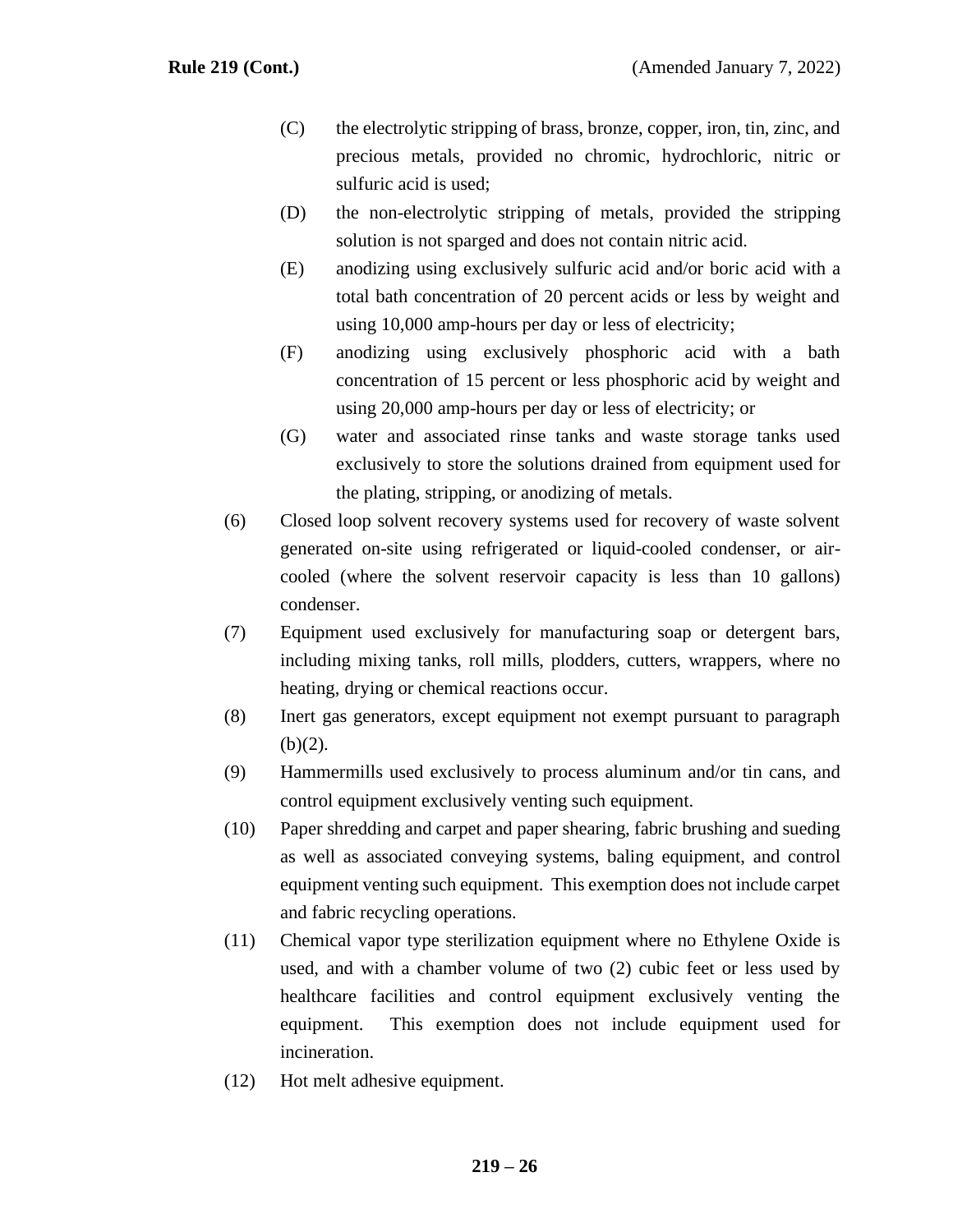- (13) Pyrotechnic equipment, special effects or fireworks paraphernalia equipment used for entertainment purposes, provided such equipment is exempt pursuant to subdivision (b).
- (14) Ammunition or explosive testing equipment.
- (15) Fire extinguishing equipment using halons.
- (16) Industrial wastewater treatment equipment which only does pH adjustment, precipitation, gravity separation and/or filtration of the wastewater, including equipment used for reducing hexavalent chromium and/or destroying cyanide compounds. This exemption does not include treatment processes where VOC and/or toxic materials are emitted, or where the inlet concentration of cyanide salts through the wastewater treatment process prior to pH adjustment exceeds 200 mg/liter.
- (17) Rental equipment operated by a lessee and which is not located more than twelve consecutive months at any one facility in the District provided that the owner of the equipment has a permit to operate issued by the District and that the lessee complies with the terms and conditions of the permit to operate.
- (18) Industrial wastewater evaporators treating water generated from on-site processes only, where no VOC and/or toxic materials are emitted and provided that the equipment is exempt pursuant to paragraph (b)(2).
- (19) Foam application equipment using two-component polyurethane foam where no VOC containing blowing agent is used, excluding chlorofluorocarbons or methylene chloride, and control equipment exclusively venting this equipment.
- (20) Toner refilling and associated control equipment.
- (21) Evaporator used at dry cleaning facilities to dispose of separator wastewater and control equipment exclusively venting the equipment.
- (22) Equipment used to recycle aerosol cans by puncturing the can in an enclosed system which is vented through an activated carbon filter. This exemption shall only apply to aerosol recycling systems where the aerosol can to be recycled was used as part of their operation at the facility or from facilities under common ownership.
- (23) Notwithstanding the exemptions in subdivision (p), equipment existing as of May 5, 2017 that is subject to the aforementioned exemptions and that is an integral part of an operation requiring a written permit shall continue to be exempt, provided the equipment is identified, described in detail and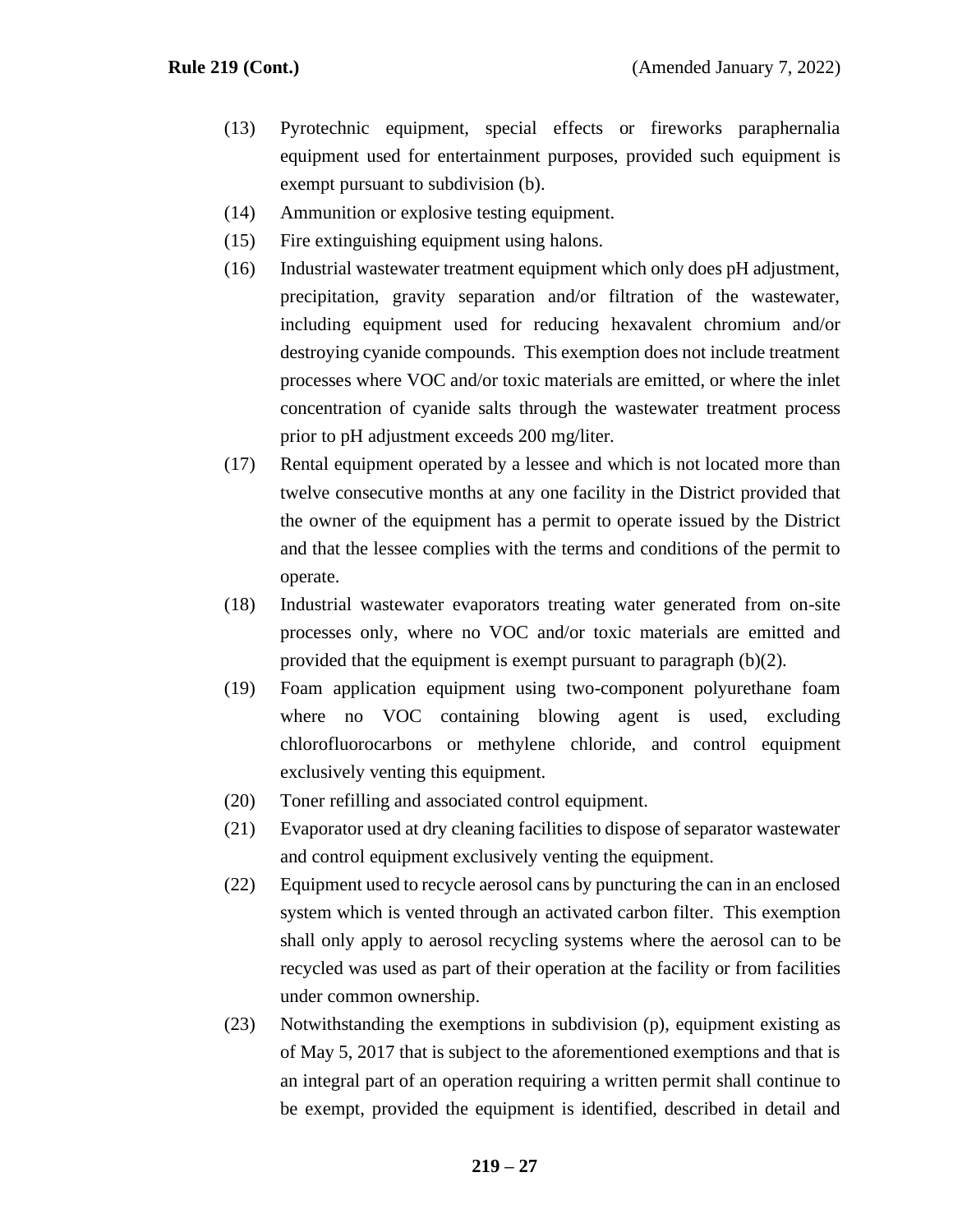submitted for inclusion into the permit equipment description with any associated application for Permit to Construct or Permit to Operate. Equipment described in this paragraph includes, but is not limited to, rinse tanks, dye tanks and seal tanks that are part of a metal finishing operation, including but not limited to plating, anodizing and surface preparation.

- (q) Agricultural Sources
	- (1) Notwithstanding the exemption under this subdivision, any internal combustion engines, or gasoline transfer and dispensing equipment purchased or modified after July 7, 2006 that are not exempt pursuant to paragraphs  $(b)(1)$ ,  $(b)(6)$ , and  $(m)(9)$  of this rule shall be subject to permit requirements. Emergency internal combustion engines are exempt from permit requirements for these agricultural sources.
	- (2) Except as provided in paragraph (q)(1), agricultural permit units at agricultural sources not subject to Title V with actual emissions less than the amounts listed in the following table:

**Table** 

| Table                                      |                                    |                                                                      |                                                                                |  |
|--------------------------------------------|------------------------------------|----------------------------------------------------------------------|--------------------------------------------------------------------------------|--|
| <b>Pollutant</b><br>(Tons/Year)            | South<br>Coast<br><b>Air Basin</b> | <b>Riverside County</b><br><b>Portion of Salton</b><br>Sea Air Basin | <b>Riverside County</b><br><b>Portion of Mojave</b><br><b>Desert Air Basin</b> |  |
| <b>VOC</b>                                 | 5.0                                | 12.5                                                                 | 50.0                                                                           |  |
| <b>NO<sub>x</sub></b>                      | 5.0                                | 12.5                                                                 | 50.0                                                                           |  |
| SOx                                        | 35.0                               | 35.0                                                                 | 50.0                                                                           |  |
| CO                                         | 25.0                               | 50.0                                                                 | 50.0                                                                           |  |
| <b>PM10</b>                                | 35.0                               | 35.0                                                                 | 50.0                                                                           |  |
| Single Hazardous<br><b>Air Pollutant</b>   | 5.0                                | 5.0                                                                  | 5.0                                                                            |  |
| Combination<br>Hazardous Air<br>Pollutants | 12.5                               | 12.5                                                                 | 12.5                                                                           |  |

Emissions of fugitive dust and emissions from soil amendments and fertilizers are not to be counted when evaluating emissions for purposes of this subdivision.

(3) Orchard wind machines powered by an internal combustion engine with a manufacturer's rating greater than 50 brake horsepower provided the engine is operated no more than 30 hours per calendar year.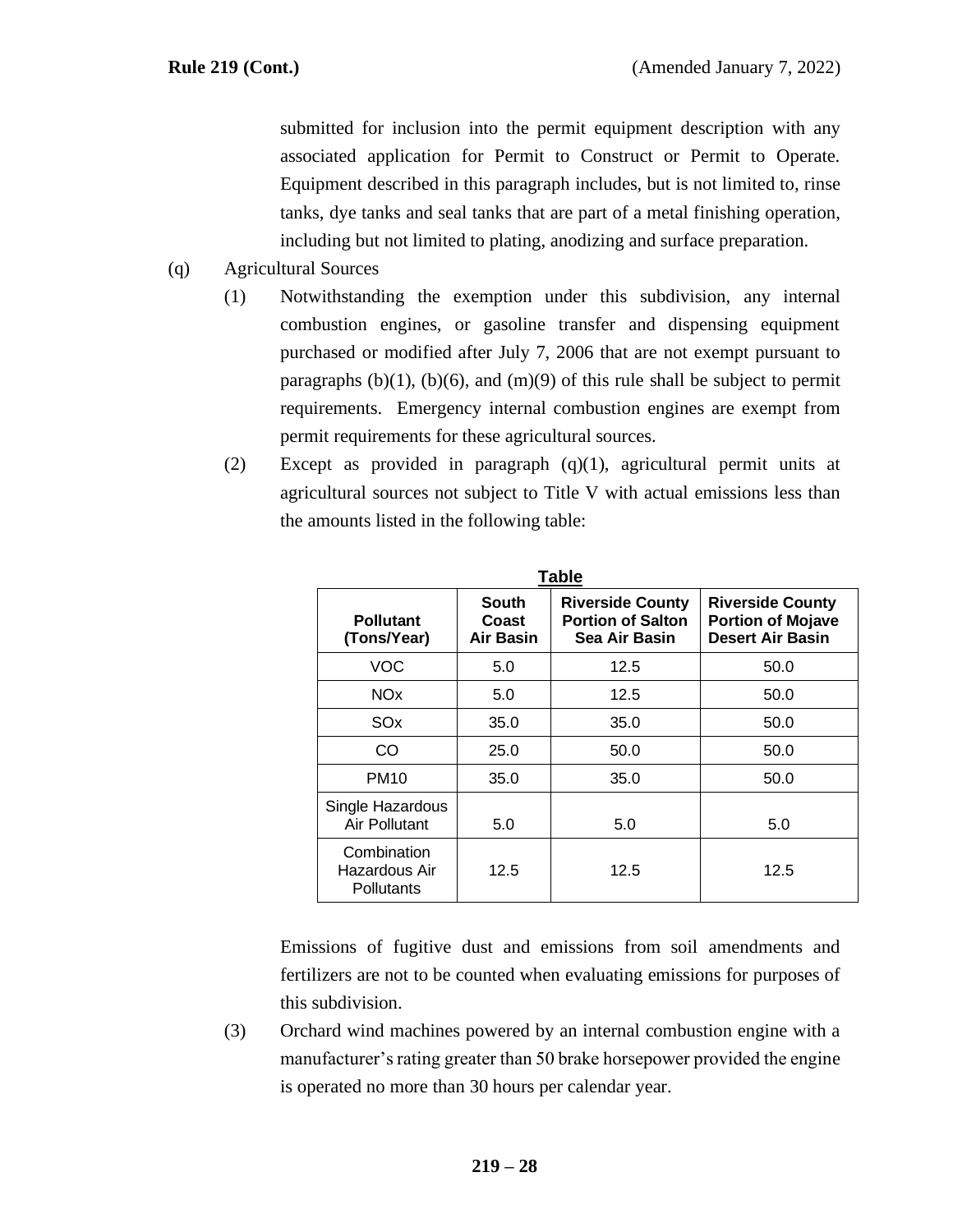- (4) Orchard heaters approved by the California Air Resources Board to produce no more than one gram per minute of unconsumed solid carbonaceous material.
- (r) Registered Equipment and Filing Program
	- (1) Any portable equipment, including any turbines qualified as military tactical support equipment under Health and Safety Code Section 41754 registered in accordance with the Statewide Portable Equipment Registration Program (PERP) adopted pursuant to California Health and Safety Code Section 41750 et seq.
	- (2) PERP registered engines used in the Outer Continental Shelf (OCS), provided that:
		- (A) notification is submitted to the Executive Officer via submittal of a filing pursuant to Rule 222;
		- (B) the equipment shall not reside at one location for more than 12 consecutive months; and
		- (C) notwithstanding the exemption applicability under Health and Safety Code §2451 of the Statewide Portable Equipment Registration Program (PERP) for engines operating in the OCS, all operators using this permit exemption shall comply with PERP and with California Air Resources Board-issued registration requirements.
	- (3) PERP registered equipment operated at a RECLAIM Facility shall be classified as Major Source, Large Source or Process Units in accordance with Rule 2011 (c) and (d) for SOx emissions and Rule 2012 (c), (d) and (e) for NOx emissions for purposes of determining the applicable requirements for Monitoring, Reporting and Recordkeeping (MRR). Use of RECLAIM MRR Protocols for Rule 219 equipment as specified in Rule 2011 (Rule 2011 Protocol, Appendix A, Chapter 3, Subsection F) and Rule 2012 (Rule 2012 Protocol, Appendix A, Chapter 4, Subsection F is only allowed if the registered PERP equipment also qualifies for an exemption from permit under a separate provision of this Rule.
	- (4) Any equipment listed in Rule 222 Filing Requirements for Specific Emission Sources Not Requiring a Written Permit Pursuant to Regulation II.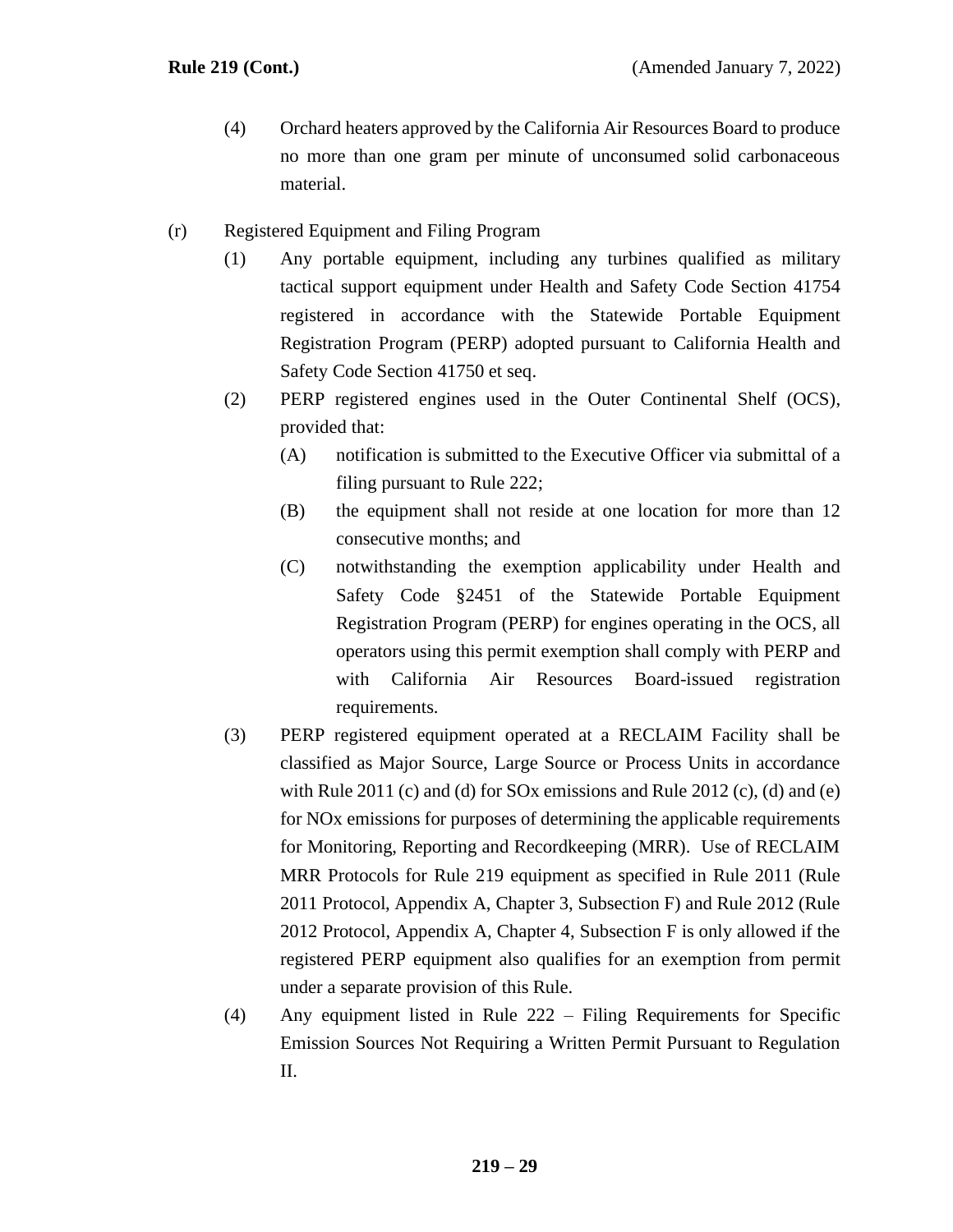### (s) Exceptions

Notwithstanding equipment identified in (a) through (r) of this rule, written permits are required pursuant to paragraphs  $(s)(1)$ ,  $(s)(2)$ , and  $(s)(4)$ , and filings are required under Rule 222 pursuant to paragraph (s)(3):

- (1) Equipment, process materials or air contaminants subject to:
	- $(A)$  Regulation IX Standards of Performance for New Stationary Sources (NSPS); or
	- (B) Regulation  $X$  National Emission Standards for Hazardous Air Pollutants (NESHAP - Part 61, Chapter I, Title 40 of the Code of Federal Regulations); or
	- (C) Emission limitation requirements of either the state Air Toxic Control Measure (ATCM) or NESHAP - Part 63, Title 40 of the Code of Federal Regulations; or
- (2) Equipment when the Executive Officer has determined that:
	- (A) the risk will be greater than identified in subparagraph  $(d)(1)(A)$ , or paragraphs  $(d)(2)$  or  $(d)(3)$  in Rule 1401 – New Source Review of Toxic Air Contaminants; or,
	- (B) the equipment may not operate in compliance with all applicable District Rules and Regulations, including but not limited to SCAQMD Rule 402 – Nuisance.

Once the Executive Officer makes such a determination and written notification is given to the equipment owner or operator, the equipment shall thereafter be subject to Rules 201 and 203 for non-RECLAIM sources, Rule 2006 for RECLAIM sources, and Regulation XXX – Title V Permits for major sources.

(3) The following equipment, processes or operations that are located at a single facility, which does not hold a written permit for any other equipment, processes or operations, and emit four (4.0) tons or more of VOCs in any Fiscal Year (July 1 to June 30) beginning July 1, 2007 or emitted four (4.0) tons or more of VOCs in the Fiscal Year July 1, 2006 – June 30, 2007. The four (4.0) ton per Fiscal Year threshold shall be calculated cumulatively for all categories of equipment, processes or operations listed in subparagraphs (A) through (C) below. One filing shall be required for all of the categories of equipment, processes or operations subject to this provision as listed in subparagraphs (A) through (C) below. Associated VOC emissions shall be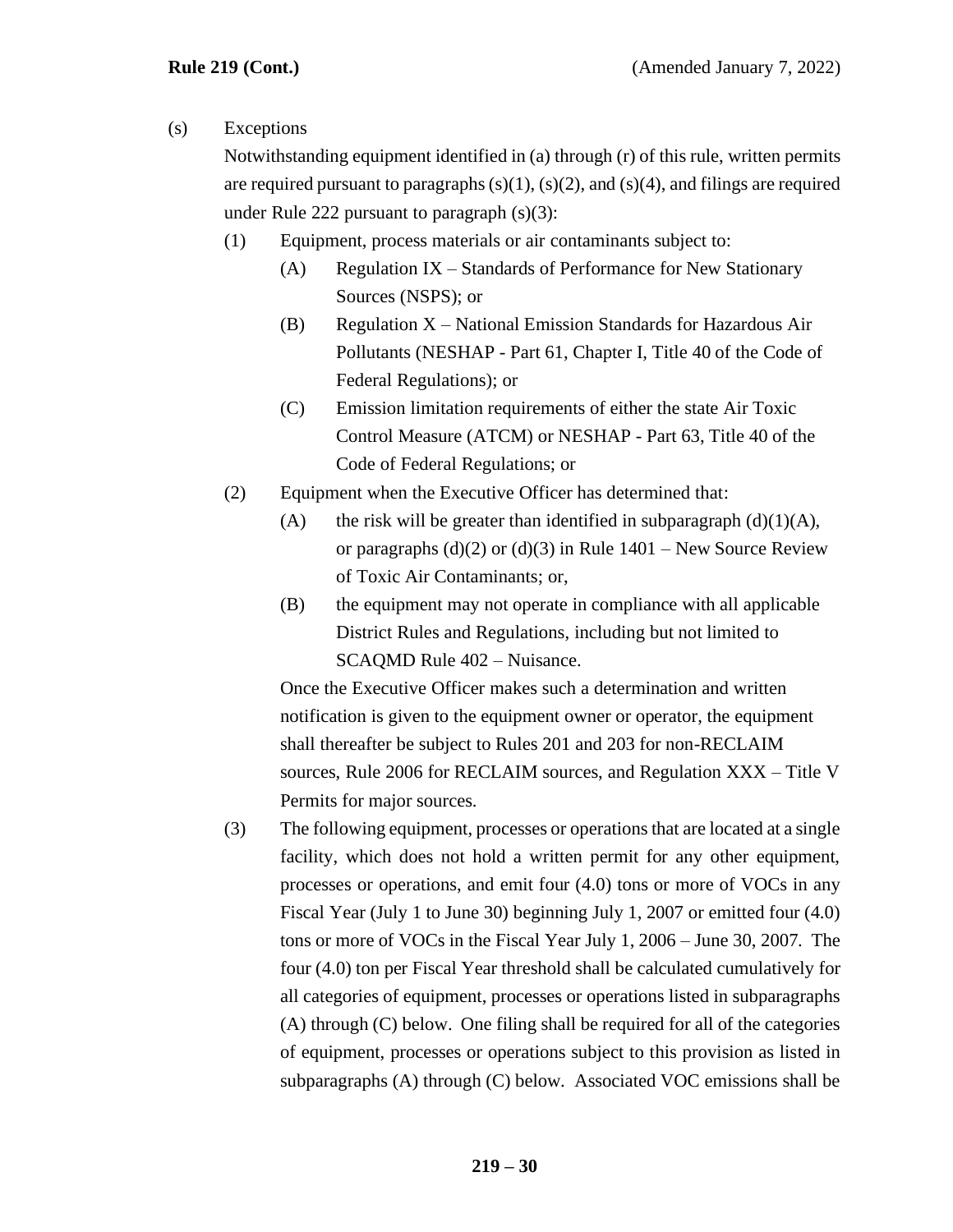reported under the Annual Emissions Reporting program and fees shall be paid pursuant to Rule 301, subdivision (u).

- (A) Printing operations individually exempted under paragraph (h)(1) and  $(h)(7)$ .
- (B) Coating or adhesive application or laminating equipment and devices individually exempted under paragraphs  $(l)(6)$  and  $(l)(10)$ .
- (C) Hand applications of VOC containing materials individually exempted under paragraph (o)(4).
- (4) Equipment or control equipment subject to permitting requirements pursuant to Regulation XIV - Toxics and Other Non-criteria Pollutants.
- (t) Recordkeeping

Any person claiming exemptions under the provisions of this Rule shall provide adequate records pursuant to Rule 109 and any applicable Material Safety Data Sheets (MSDS), to verify and maintain any exemption. Any test method used to verify the percentages, concentrations, vapor pressures, etc., shall be the approved test method as contained in the District's Test Method Manual or any method approved by the Executive Officer, CARB, and the EPA.

- (u) Compliance Date
	- (1) The owner/operator of equipment previously not requiring a permit pursuant to Rule 219 shall comply with Rule 203 – Permit to Operate within one year from the date the rule is amended to remove the exemption unless compliance is required before this time by written notification by the Executive Officer. Effective on or after July 11, 2003 for purpose of Rule 301(e), emissions from equipment that has been removed from an exemption shall be considered "permitted" beginning January 1 or July 1, whichever is sooner, after Rule 219 is amended to remove the exemption, even if an application has not been submitted to obtain a permit.
	- (2) Agricultural sources constructed or operating prior to January 1, 2004 requiring Title V permits shall submit Title V permit applications on or before June 29, 2004.
	- (3) Existing agricultural permit units constructed or operating prior to January 1, 2004 at agricultural sources requiring Title V permits and requiring written permits pursuant to paragraph  $(q)(1)$  shall submit applications for a Permit to Operate by December 17, 2004. For the purpose of Rule 301(e),